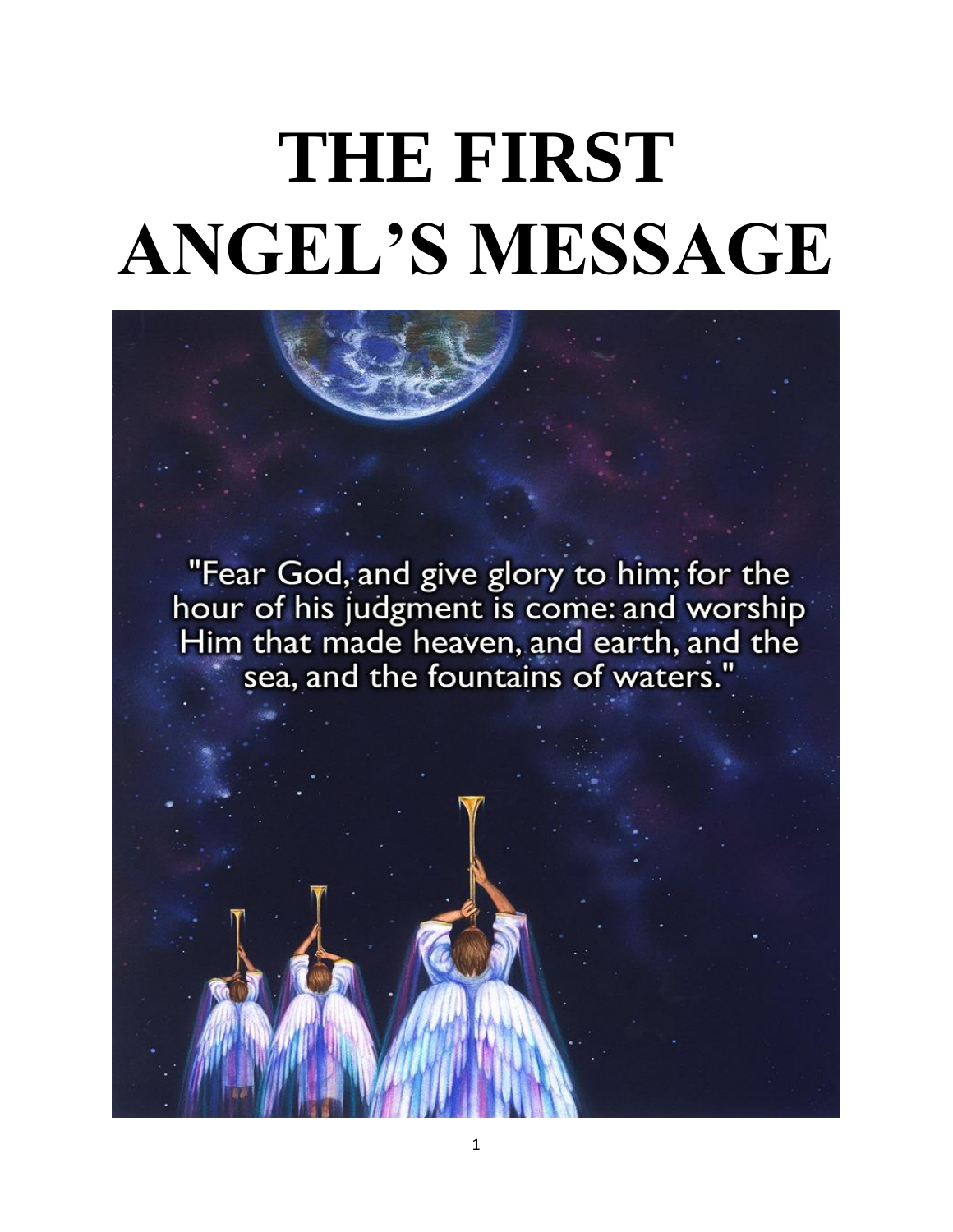## Table of Contents

# CHAPTER 1: THE EVERLASTING GOSPEL

<span id="page-1-0"></span>The first angel's message in Revelation 14:6-7 contains the everlasting gospel, which must be preached unto everyone who lives on Earth.

Revelation 14:6-7 "And I saw another angel fly in the midst of heaven, having the everlasting gospel to preach unto them that dwell on the earth, and to every nation, and kindred, and tongue, and people, Saying with a loud voice, Fear God, and give glory to him; for the hour of his judgment is come: and worship him that made heaven, and earth, and the sea, and the fountains of waters."

What is the everlasting gospel? It is a call to give glory to God, and it says why God is entitled to glory. Specifically, it identifies God as the Creator, the Judge, and the Exalted. The Sabbath commandment is also quoted in Revelation 14:7. Both Revelation 14:7 and Exodus 20:7 say the LORD made heaven, and earth, and the sea.

Revelation 14:7 "worship him that **made heaven, and earth, and the sea, and the fountains of waters**."

Exodus 20:11 "For in six days the Lord **made heaven and earth, the sea, and all that in them is**, and rested the seventh day: wherefore the Lord blessed the sabbath day, and hallowed it."

Why is this important? The Sabbath commandment identifies who the LORD is, and to worship God properly you need to know whose day the Sabbath day is.

Let us use Scripture to define Scripture and find out who the Creator, Judge, and the Exalted is.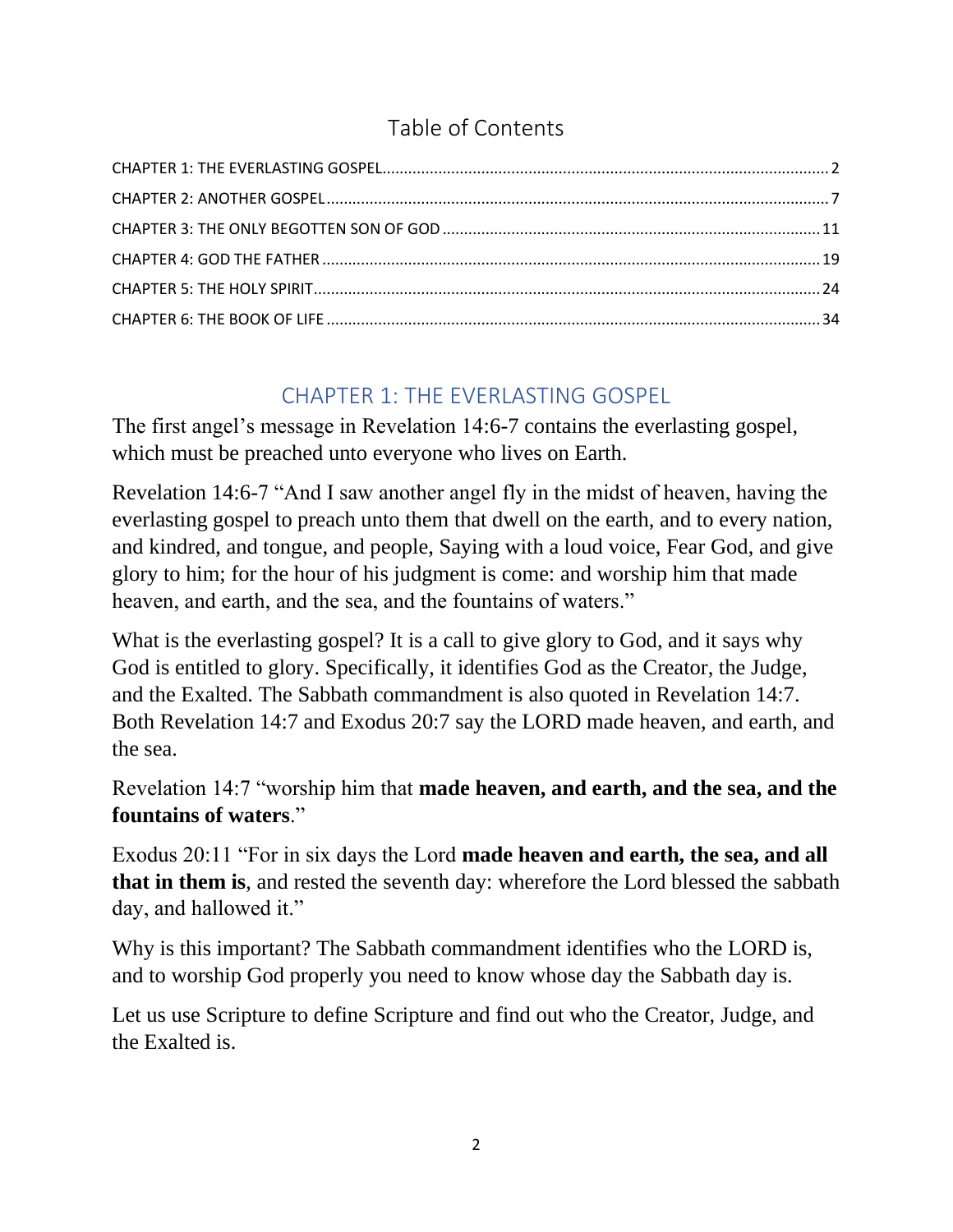#### The Creator

"Him that made heaven, and earth, and the sea, and the fountains of waters"

When the apostles prayed to the Father in Acts 4:24-27, they applied verbatim the Sabbath commandment to Him, saying that the Father is the One who made heaven, and earth, and the sea, and all that in them is:

Acts 4:24-27 "And when they heard that, they lifted up their voice to God with one accord, and said, **Lord, thou art God**, which hast made heaven, and earth, and the sea, and all that in them is: Who by the mouth of thy servant David hast said, Why did the heathen rage, and the people imagine vain things? The kings of the earth stood up, and the rulers were gathered together against **the Lord**, and against **his** Christ. For of a truth against **thy** holy child Jesus, whom thou hast anointed, both Herod, and Pontius Pilate, with the Gentiles, and the people of Israel, were gathered together,"

Notice that "the Lord" has a "child Jesus", which shows the Lord they are speaking to, is the Father.

"But in this was there no sacrifice made by the Father? The Creator Himself, the Omnipotent God, suffered with His Son." {Signs of the Times, Feb 22, 1899, par. 6}

What about the Word? The Creator is the Father, but He created all things through His Son Jesus Christ. Thus, it was God's will to create all things, and the Word carried out His will.

Hebrews 1:1-2 "God, who at sundry times and in divers manners spake in time past unto the fathers by the prophets, Hath in these last days spoken unto us by **his Son**, whom he hath appointed heir of all things, by whom also he made the worlds;"

Ephesians 3:9 "And to make all men see what is the fellowship of the mystery, which from the beginning of the world hath been hid in God, who created all things **by Jesus Christ**:"

John 1:1-4 "In the beginning was the Word, and the Word was with God, and the Word was God. The same was in the beginning with God. All things were made by him; and without him was not any thing made that was made. In him was life; and the life was the light of men."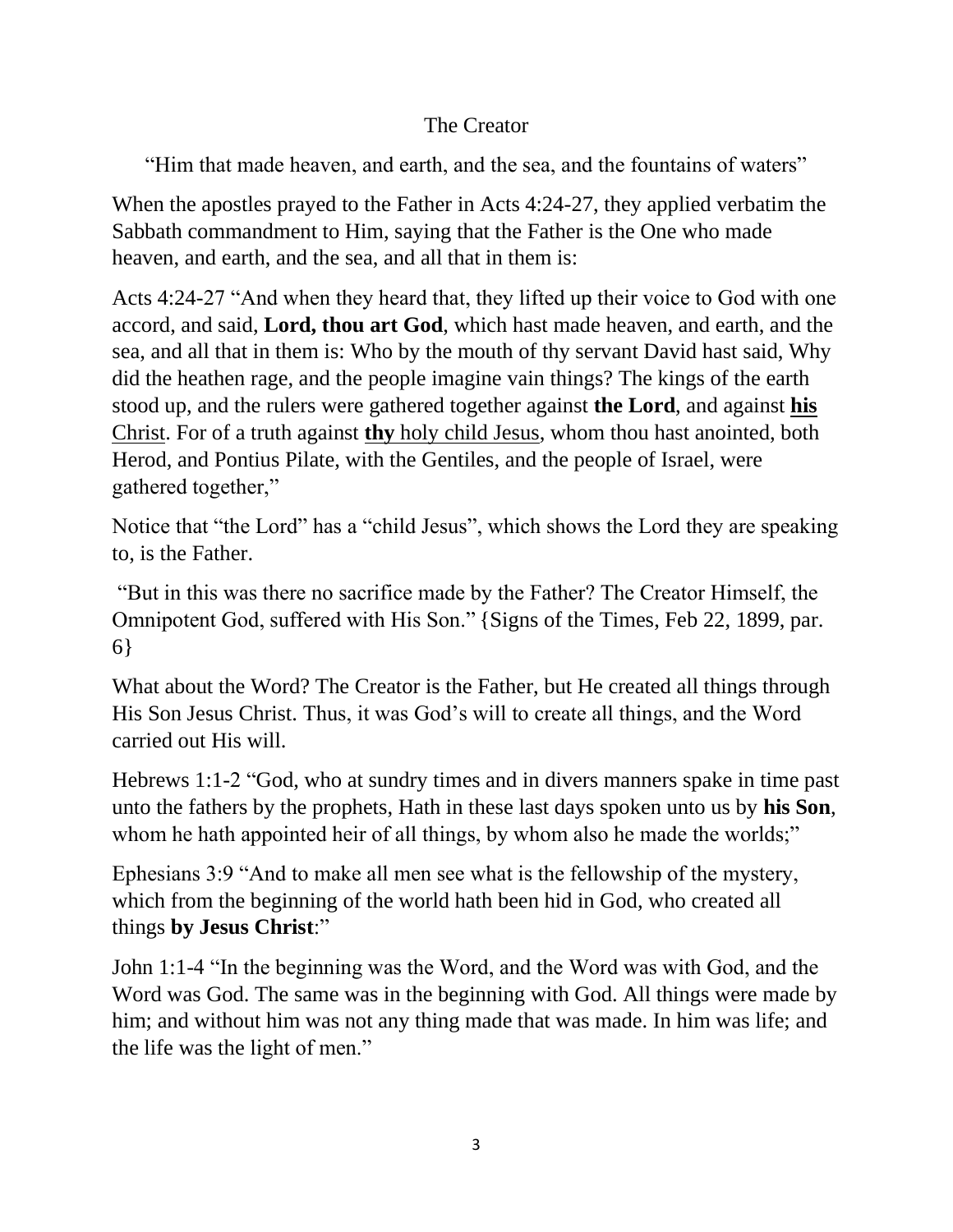"The Son of God had wrought the Father's will in the creation of all the hosts of heaven; and to Him, as well as to God, their homage and allegiance were due. Christ was still to exercise divine power, in the creation of the earth and its inhabitants. But in all this He would not seek power or exaltation for Himself contrary to God's plan, but would exalt the Father's glory and execute His purposes of beneficence and love." {Patriarchs and Prophets, p. 36}

Whose day is the Sabbath then? Well, as the Father created all things through His Son, Christ is greater than all things; and thus can also rightfully claim that the Sabbath is His day. The Father is the Source of all things, and the Son is the Channel by Whom all things were made. Therefore, the Sabbath is the day of the Father and the Son.

The Father is the God of the Sabbath, and Christ is "Lord of the Sabbath" (Matthew 12:8).

1 Corinthians 8:6 "But to us there is but one God, the Father, of whom are all things, and we in him; and one Lord Jesus Christ, by whom are all things, and we by him."

"In the beginning the Father and the Son had rested upon the Sabbath after Their work of creation." {Desire of Ages, p. 769}

#### The Judge

"the hour of his judgment is come"

Who is the Judge of all? In Hebrews and Daniel, it is shown that God the Father is the Judge of all, and so it is God the Father who will preside in the judgment

Hebrews 12:23-24 "To the general assembly and church of the firstborn, which are written in heaven, and to God the Judge of all, and to the spirits of just men made perfect, **and** to Jesus the mediator of the new covenant, and to the blood of sprinkling, that speaketh better things than that of Abel."

Daniel 7:9-10 "I beheld till the thrones were cast down, and the Ancient of days did sit, whose garment was white as snow, and the hair of his head like the pure wool: his throne was like the fiery flame, and his wheels as burning fire. A fiery stream issued and came forth from before him: thousand thousands ministered unto him, and ten thousand times ten thousand stood before him: the judgment was set, and the books were opened."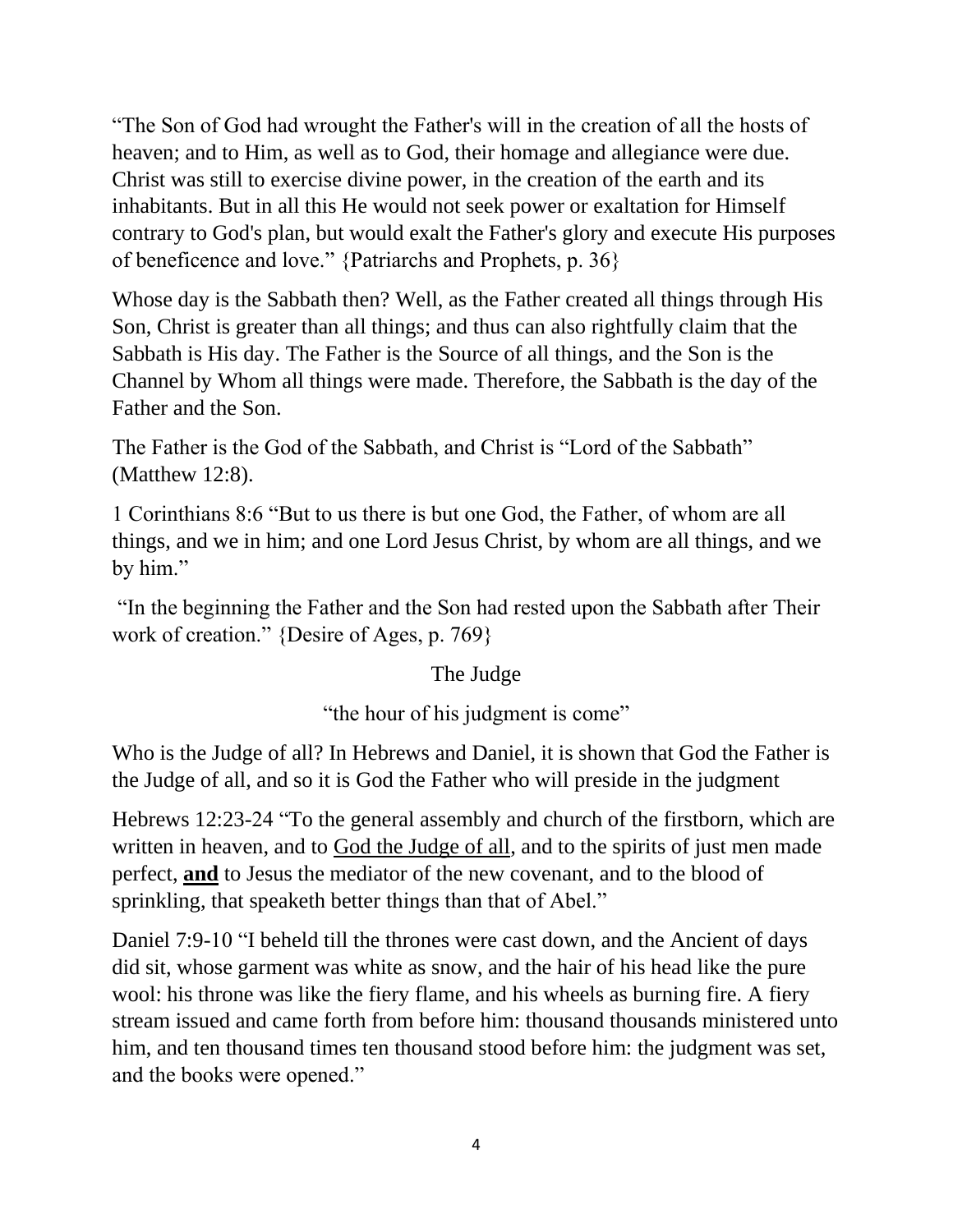"Thus was presented to the prophet's vision the great and solemn day when the characters and the lives of men should pass in review before the Judge of all the earth, and to every man should be rendered "according to his works." **The Ancient of Days is God the Father**. Says the psalmist: "Before the mountains were brought forth, or ever Thou hadst formed the earth and the world, even from everlasting to everlasting, Thou art God." Psalm 90:2. It is He, the source of all being, and the fountain of all law, that is to preside in the judgment." {The Great Controversy p. 479}

What about Christ? Well, Christ Himself said the Father has committed all judgment unto Him. Paul confirmed that God will judge the world by Christ.

John 5:22 "For the Father judgeth no man, but hath committed all judgment unto the Son:"

Romans 2:16 "In the day when God shall judge the secrets of men by Jesus Christ according to my gospel."

"Christ can and will judge every case; for all judgment has been committed to him by the Father." {Review and Herald, July 31, 1900, par. 14}

Thus, the judgment portion of the first angel's message also points to glorifying the Father and the Son.

#### The Exalted

#### "worship him"

Whom will the true worshippers worship? Christ Himself said the true worshippers will worship the Father.

John 4:23 "But the hour cometh, and now is, when the true worshippers shall worship the Father in spirit and in truth: for the Father seeketh such to worship him."

"The Lord God omnipotent is the God of His people. He is also a tender, loving Father, ready to hear their prayers, for God was in Christ, reconciling the world unto Himself, not imputing their trespasses unto them." {Ms36-1897.5}

What about Christ? Well, Christ Himself said that the only way to honor the Father, is to honor the Son equally. Paul confirmed that confessing Jesus Christ as Lord, is how we give glory to God the Father.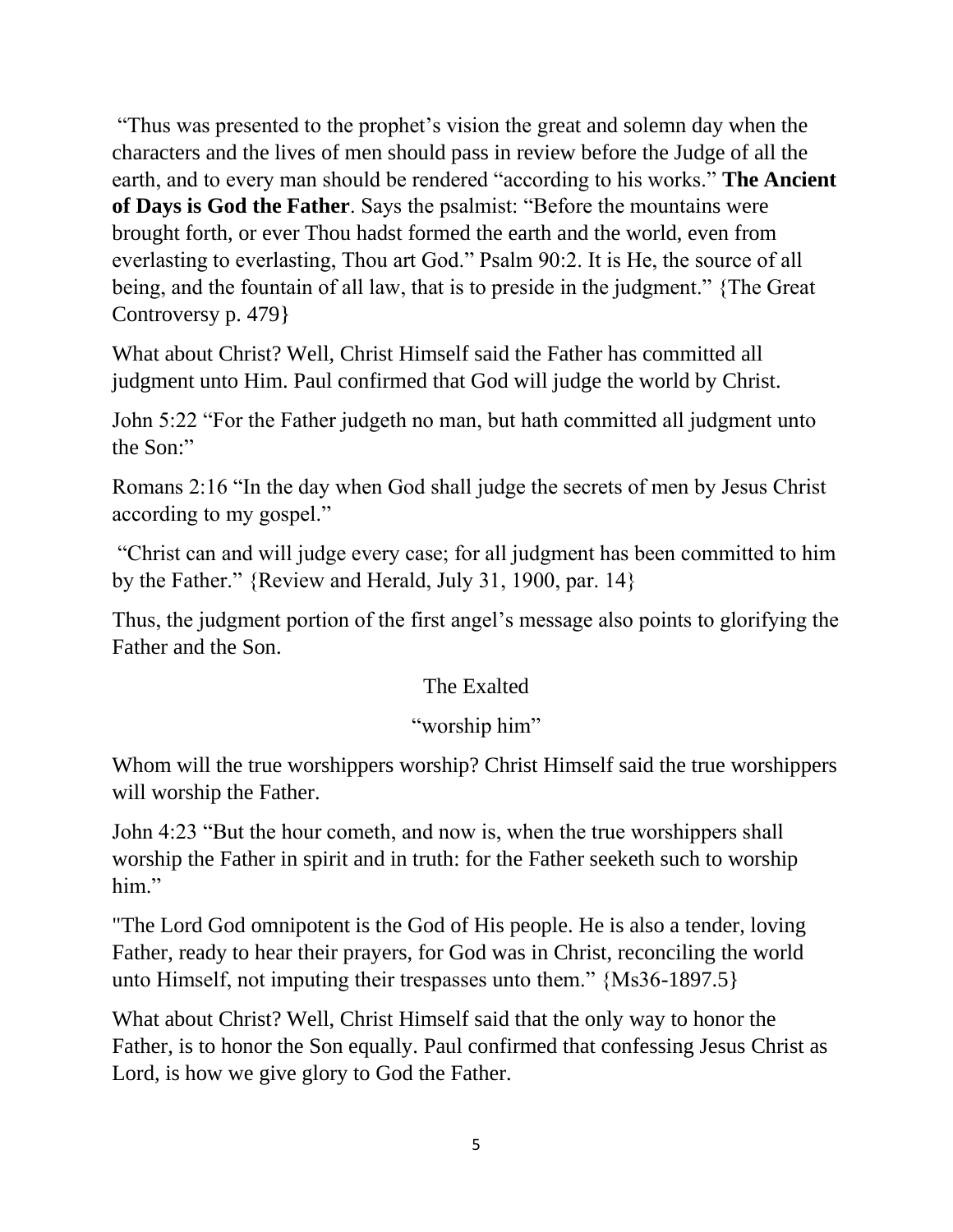John 5:23 "That all men should honour the Son, even as they honour the Father. He that honoureth not the Son honoureth not the Father which hath sent him."

Philippians 2:11 "And that every tongue should confess that Jesus Christ is Lord, to the glory of God the Father."

"By Christ, the Father wrought in the creation of all heavenly beings. "By Him were all things created, that are in heaven, . . . whether they be thrones, or dominions, or principalities, or powers" (Colossians 1:16); and to Christ, equally with the Father, all heaven gave allegiance." {The Great Controversy p. 493}

Revelation shows that all of creation will give worship to only two divine beings: God the Father, and His Son Jesus Christ.

Revelation 5:13 "And every creature which is in heaven, and on the earth, and under the earth, and such as are in the sea, and all that are in them, heard I saying, Blessing, and honour, and glory, and power, be unto him that sitteth upon the throne, **and** unto the Lamb for ever and ever."

Revelation 7:9-10 "9 After this I beheld, and, lo, a great multitude, which no man could number, of all nations, and kindreds, and people, and tongues, stood before the throne, and before the Lamb, clothed with white robes, and palms in their hands; 10 And cried with a loud voice, saying, Salvation to our God which sitteth upon the throne, **and** unto the Lamb."

"The Father and the Son alone are to be exalted." {Youth's Instructor, July 7, 1898, par. 2}

#### In Sum

The everlasting gospel is that we must give glory to God the Father by worshipping His Son Jesus Christ, because worshipping Christ is the only way to honor God the Father. God is entitled to worship, because He created all things through His Son, will judge the world by His Son, and receives glory through His Son. Therefore, the everlasting gospel points to the Father and His Son.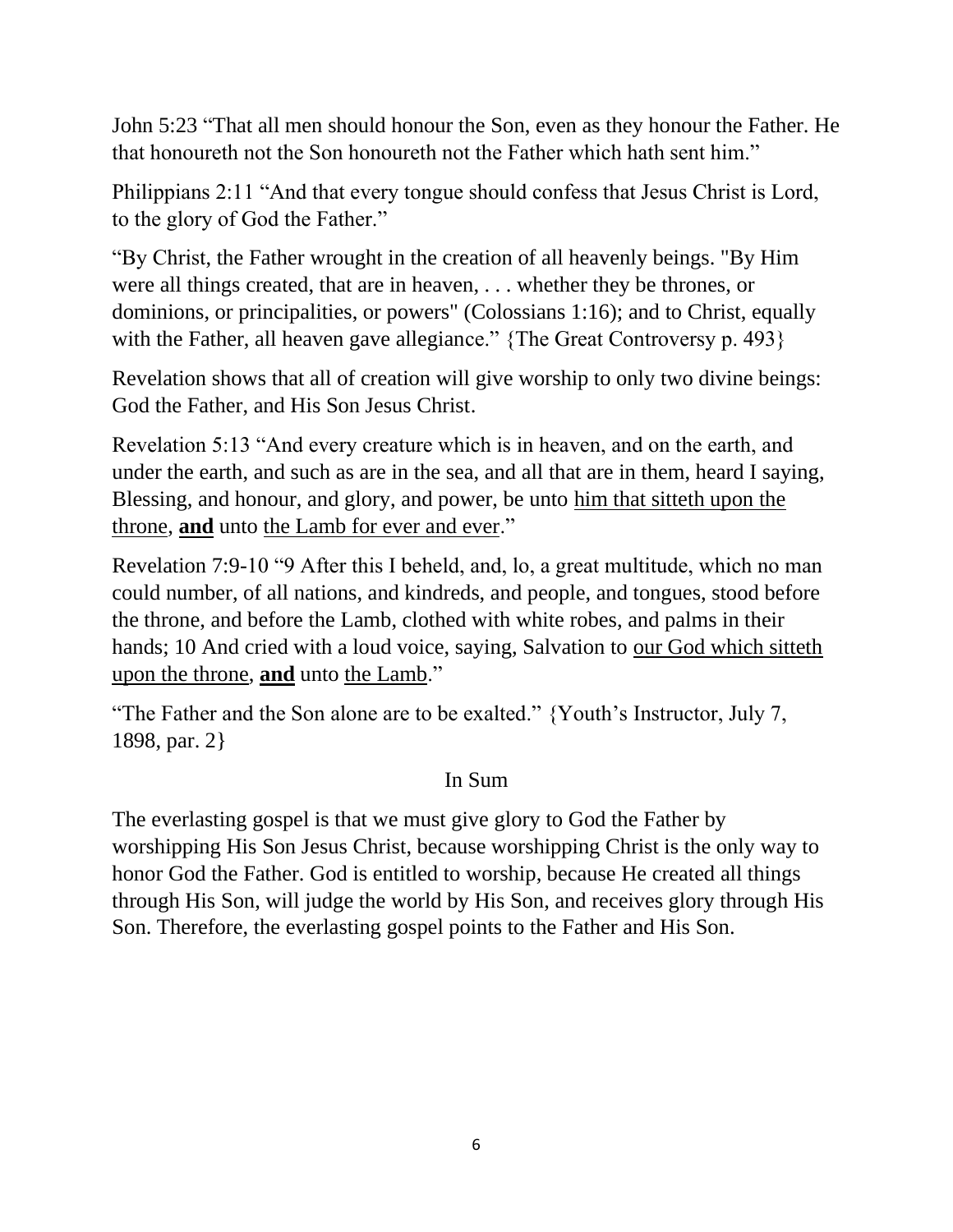## CHAPTER 2: ANOTHER GOSPEL

<span id="page-6-0"></span>The Scriptures warn us that there is another gospel, which is the deceptive counterfeit of the everlasting gospel. It is vital to know how to expose this deception, because this other gospel can corrupt you and prevent you from being joined to Christ. Paul warned us about it in 2 Corinthians 11:2-4.

2 Corinthians 11:2-4 "For I am jealous over you with godly jealousy: for I have espoused you to one husband, that I may present you as a chaste virgin to Christ. But I fear, lest by any means, as the serpent beguiled Eve through his subtilty, so your minds should be corrupted from the simplicity that is in Christ. For if he that cometh preacheth another Jesus, whom we have not preached, or if ye receive another spirit, which ye have not received, or another gospel, which ye have not accepted, ye might well bear with him."

How can we expose this other gospel? As always, we must let Scripture define Scripture. We must find the definitions for the terms of the warning, and see if they all have something in common.

Another Jesus

"preacheth another Jesus, whom we have not preached"

Whom did the apostles preach that Jesus is? They preached that Jesus is **the Son of God**.

Acts 9:20 "And straightway he preached Christ in the synagogues, that he is the Son of God."

2 Corinthians 1:19 "For the Son of God, Jesus Christ, who was preached among you by us, even by me and Silvanus and Timotheus, was not yea and nay, but in him was yea."

"This fact the [fallen] angels would obscure, that Christ was the only begotten Son of God, and they came to consider that they were not to consult Christ. One angel began the controversy and carried it on until there was rebellion in the heavenly courts, among the angels." {This Day with God, p. 128}

Another spirit

"or if ye receive another spirit, which ye have not received"

Whose Spirit did we receive? The Scriptures declare that God sends **the Spirit of His Son**.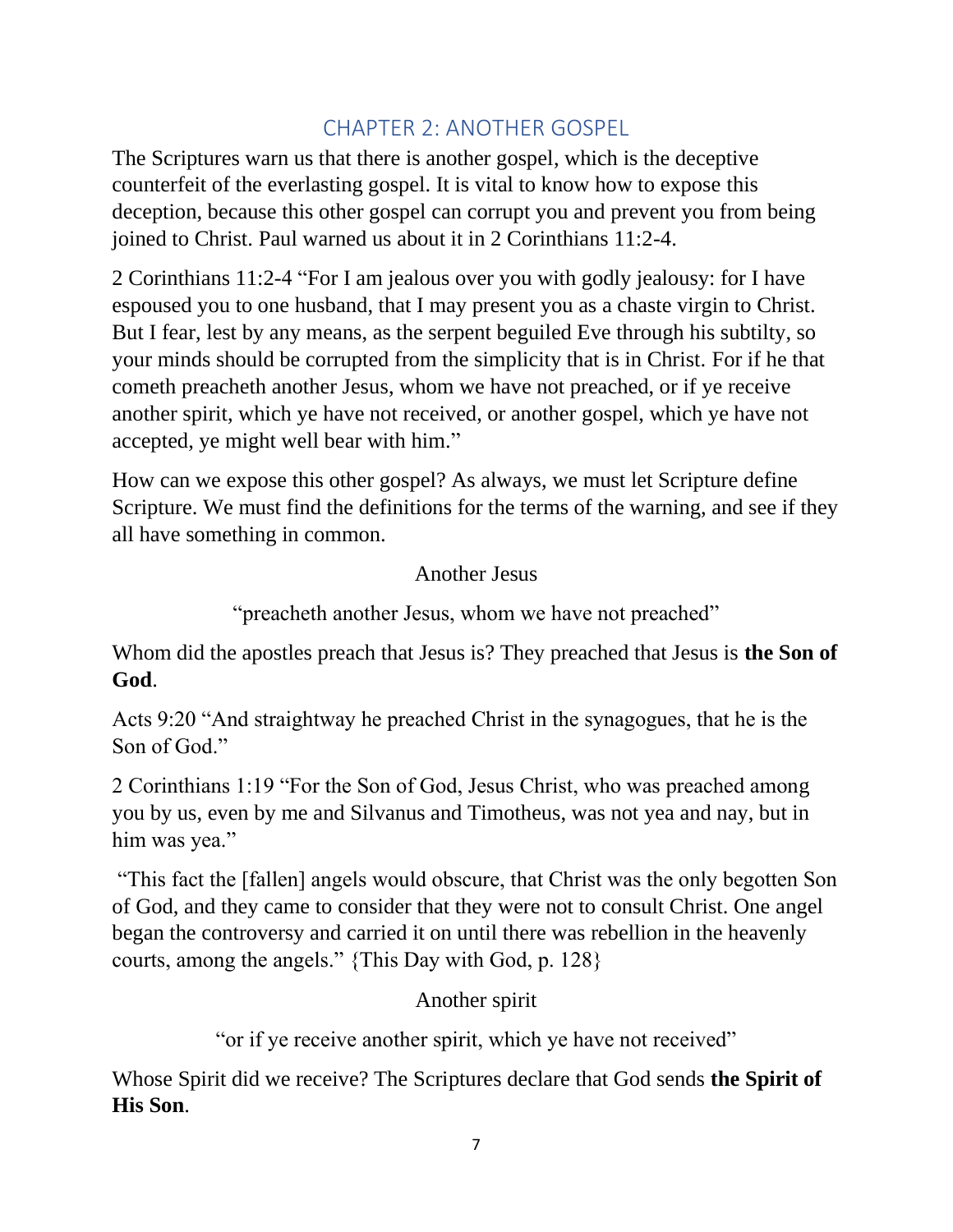Galatians 4:6 "And because ye are sons, God hath sent forth the Spirit of his Son into your hearts, crying, Abba, Father."

"He who has only an emotional religion is controlled by "another spirit," not the Spirit of Christ. Flighty and sentimental, he is a burden to the church. At times his imagination soars high, but it goes down correspondingly when the cause of excitement is removed. By the death of His only begotten Son, God has made it possible for man to reach the high ideal set before him." {Lt152, 1901, par. 9-10}

Another gospel

"or another gospel, which ye have not accepted"

What is the gospel? Christ Himself declared that the only way to be saved is to **believe** on the name of the only begotten Son of God.

John 3:18 "He that believeth on him is not condemned: but he that believeth not is condemned already, because he hath not believed in the name of the only begotten Son of God."

The apostle John also confirmed this:

John 20:31 "But these are written, that ye might **believe** that Jesus is the Christ, the Son of God; and that believing ye might have life through his name."

"Christ was the only begotten Son of God, and Lucifer, that glorious angel, got up a warfare over the matter, until he had to be thrust down to the earth." {Ms86, August 21, 1910}

"The principles of truth that God in His wisdom has given to the remnant church, would be discarded. Our religion would be changed. The fundamental principles that have sustained the work for the last fifty years would be accounted as error." {1SM 204.2}

Yearbooks 1889, p. 147

Yearbook 1905, p. 188

"Fundamental Principles of Seventh Day Adventists

1. That there is one God, a personal, spiritual being, the Creator of all things, omnipotent, omniscient, and eternal; infinite in wisdom, holiness, justice, goodness, truth, and mercy; unchangeable, and everywhere present by his representative, the Holy Spirit. Ps. 139: 7.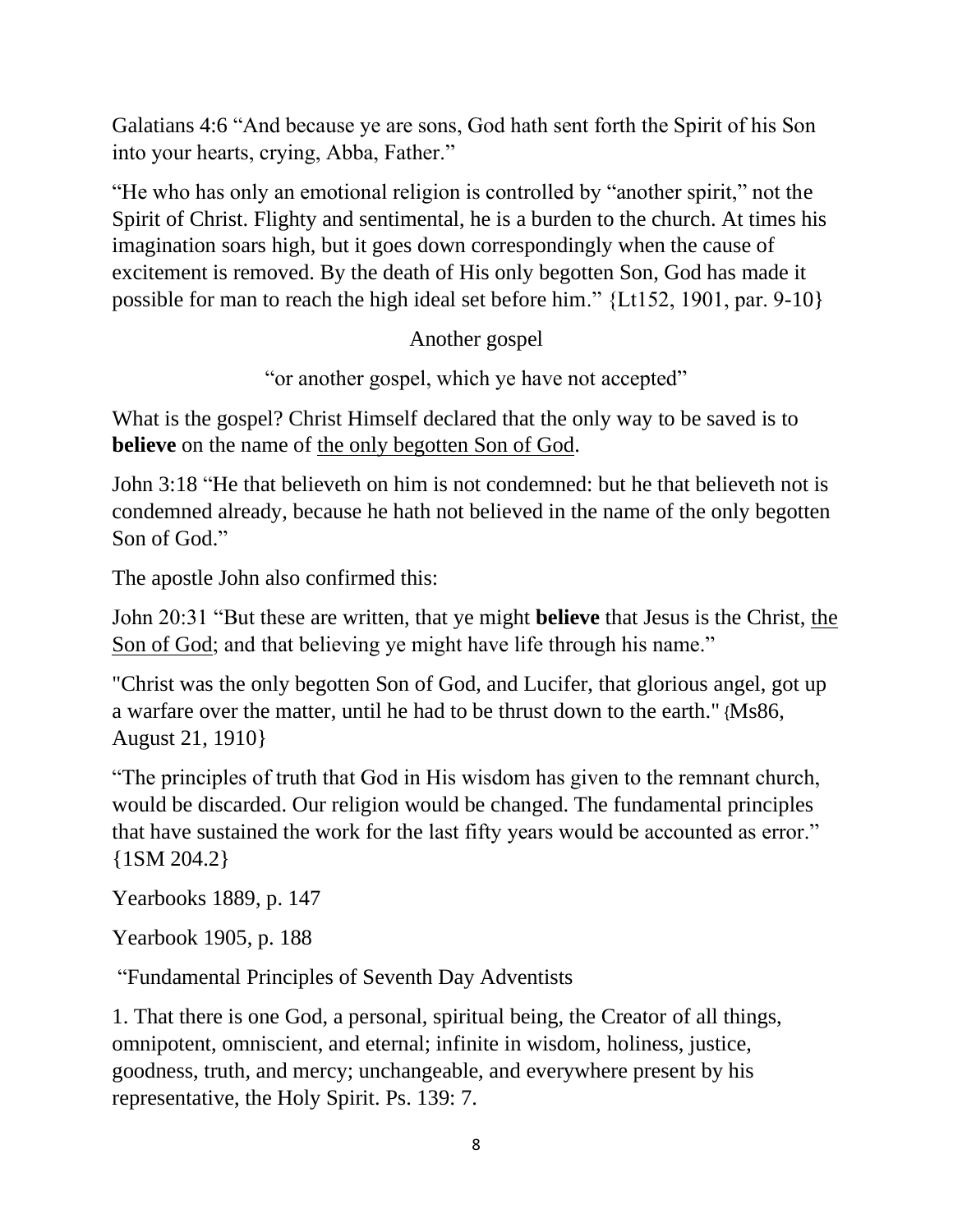2. That there is one Lord Jesus Christ, the Son of the Eternal Father, the one by whom he created all things, and by whom they do consist;

19. That the Spirit of God was promised to manifest itself in the church through certain gifts, enumerated especially in 1 Corinthians 12 and Ephesians 4;"

<http://documents.adventistarchives.org/Yearbooks/YB1889.pdf>

<http://documents.adventistarchives.org/Yearbooks/YB1905.pdf>

What is the common factor of every definition of every term of the warning? It is that Jesus is **the Son of God**. Thus, the other gospel is about another Jesus who is not really the Son of God.

Now, does the Bible have another warning about the other gospel that is also about Christ's Sonship? Yes. Antichrist teachings deny that Jesus is the Christ, and thus deny the Father and the Son. What is "the Christ?" It means "the Son of God"

1 John 2:22-23 "Who is a liar but he that denieth that Jesus is the Christ? He is antichrist, that denieth the Father and the Son. Whosoever denieth the Son, the same hath not the Father: he that acknowledgeth the Son hath the Father also."

Matthew 16:16 "And Simon Peter answered and said, Thou art the Christ, the Son of the living God."

John 6:69 "And we believe and are sure that thou art that Christ, the Son of the living God."

John 11:27 "She saith unto him, Yea, Lord: I believe that thou art the Christ, the Son of God, which should come into the world."

John 20:31 "But these are written, that ye might believe that Jesus is the Christ, the Son of God; and that believing ye might have life through his name."

"Here the apostle has pointed out one of the marked characteristics of spiritualist teachers. They refuse to acknowledge Christ as the Son of God. Concerning such teachers the beloved John declares: "Who is a liar but he that denieth that Jesus is the Christ? He is antichrist, that denieth the Father and the Son. Whosoever denieth the Son, the same hath not the Father." 1 John 2:22, 23. Spiritualism, by denying Christ, denies both the Father and the Son, and the Bible pronounces it the manifestation of antichrist." {Patriarchs and Prophets, p. 686}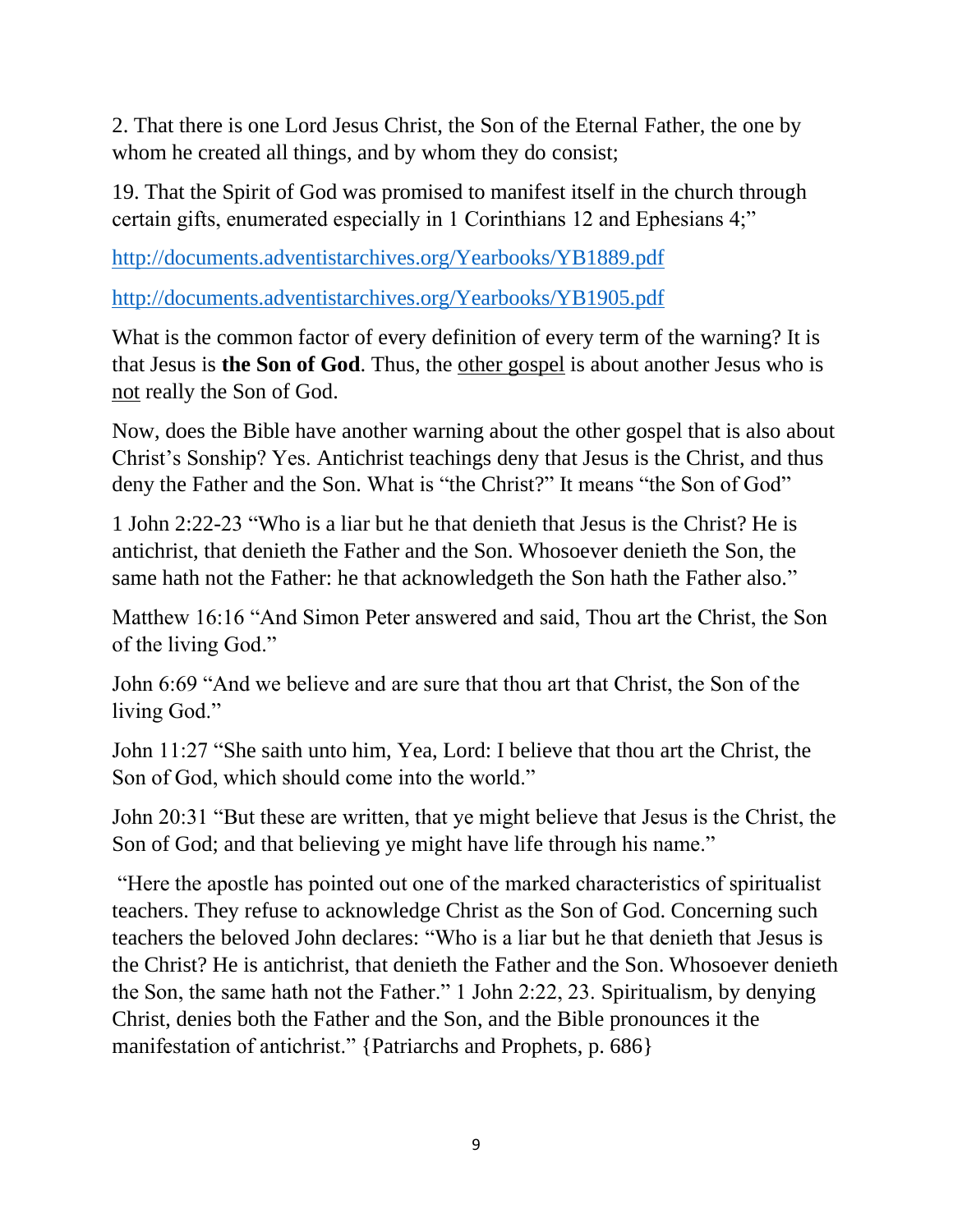Denying that Jesus is the Christ, thus, means denying that Jesus is the Son of God. How does this deny both the Father and the Son? If you deny that Jesus is the Son of God, you also deny that God is the Father of Jesus.

1 John 2:23-24 "Whosoever denieth the Son, the same hath not the Father: he that acknowledgeth the Son hath the Father also. Let that therefore abide in you, which ye have heard from the beginning. If that which ye have heard from the beginning shall remain in you, ye also shall continue in the Son, and in the Father."

"[quotes 1 John 2:22-29]. He who denies the personality of God and of his Son Jesus Christ, is denying God and Christ. "If that which ye have heard from the beginning shall remain in you, ye also shall continue in the Son, and in the Father." If you continue to believe and obey the truths you first embraced regarding the personality of the Father and the Son, you will be joined together with him in love." {Review and Herald, March 8, 1906, par. 17-19}

#### In Sum

The other gospel is about another Jesus who is not really the Son of God. It is an antichrist teaching that denies Jesus is the Christ, which means that it denies Jesus is the Son of God. Thus, to hold fast to the true gospel, we must look at Christ's teachings about His **Sonship**.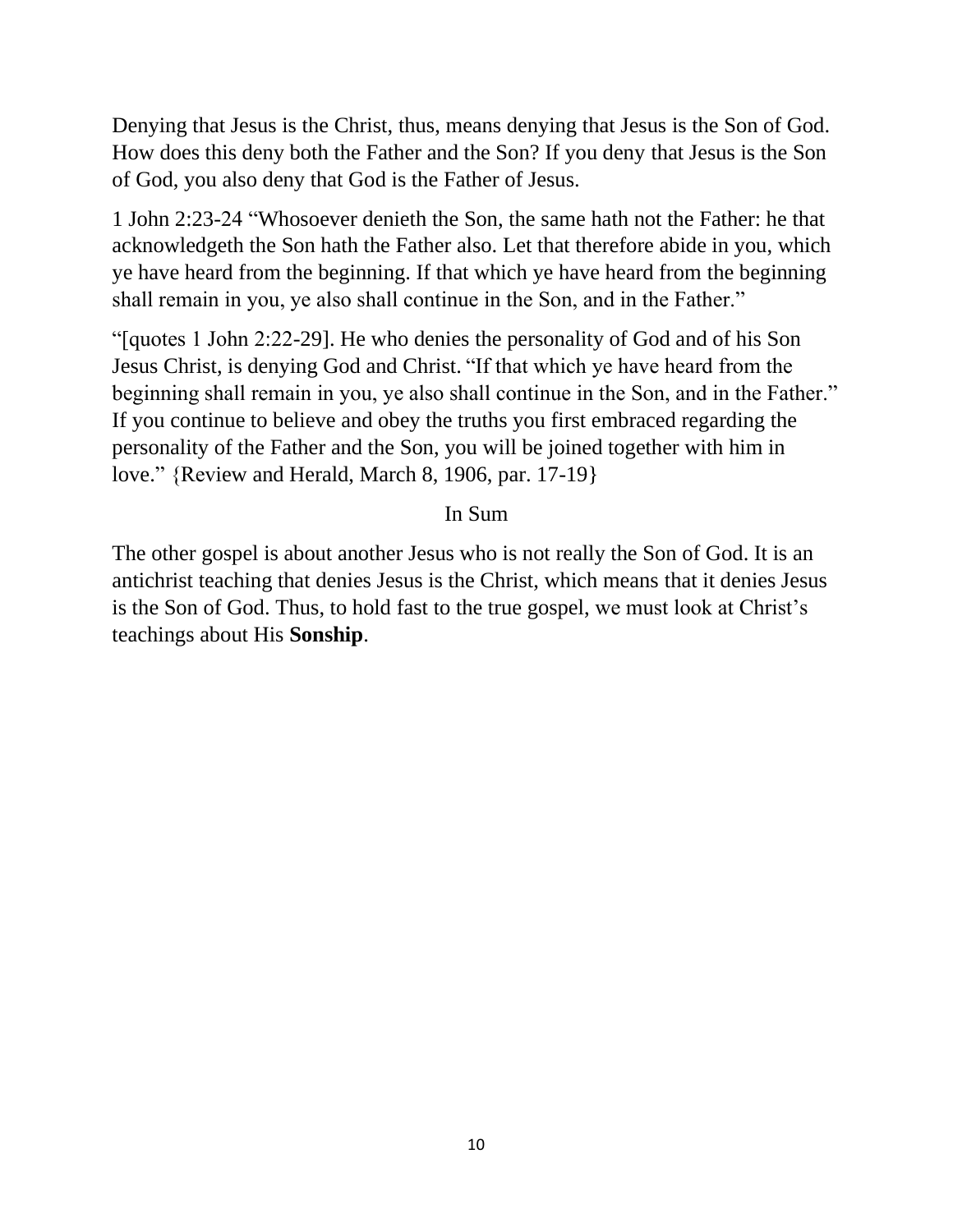## CHAPTER 3: THE ONLY BEGOTTEN SON OF GOD

<span id="page-10-0"></span>The simple question is this: was Christ really the Son of God before He came to Earth?

Let us first look at how "begotten" is used in the Scriptures. Christ Himself declared that God sent His only begotten Son into the world, and the apostles confirmed this. This means that Christ must have been begotten before He came into the world. God did not send His Son to be begotten in the world. Rather, God **sent** His only begotten Son into the world.

John 3:16-17 "For God so loved the world, that he gave his only begotten Son, that whosoever believeth in him should not perish, but have everlasting life. For God sent not his Son into the world to condemn the world; but that the world through him might be saved."

1 John 4:9 "In this was manifested the love of God toward us, because that God sent his only begotten Son into the world, that we might live through him."

Hebrews 1:6 "And again, when he bringeth in the firstbegotten into the world, he saith, And let all the angels of God worship him."

"The dedication of the first-born had its origin in the earliest times. God had promised to give the First-born of heaven to save the sinner." {Desire of Ages, p. 51}

"A complete offering has been made; for "God so loved the world, that he gave his only begotten Son,"—not a son by creation, as were the angels, nor a son by adoption, as is the forgiven sinner, but a Son begotten in the express image of the Father's person, and in all the brightness of his majesty and glory, one equal with God in authority, dignity, and divine perfection. In him dwelt all the fullness of the Godhead bodily." {ST May 30, 1895, par. 3}

Paul further confirmed that Christ's Sonship did not begin at the incarnation. He declared that God sent **His own Son** in the likeness of sinful flesh. This means that Christ must have been God's own Son before He took on flesh.

Romans 8:3 "For what the law could not do, in that it was weak through the flesh, God **sending his own Son** in the likeness of sinful flesh, and for sin, condemned sin in the flesh:"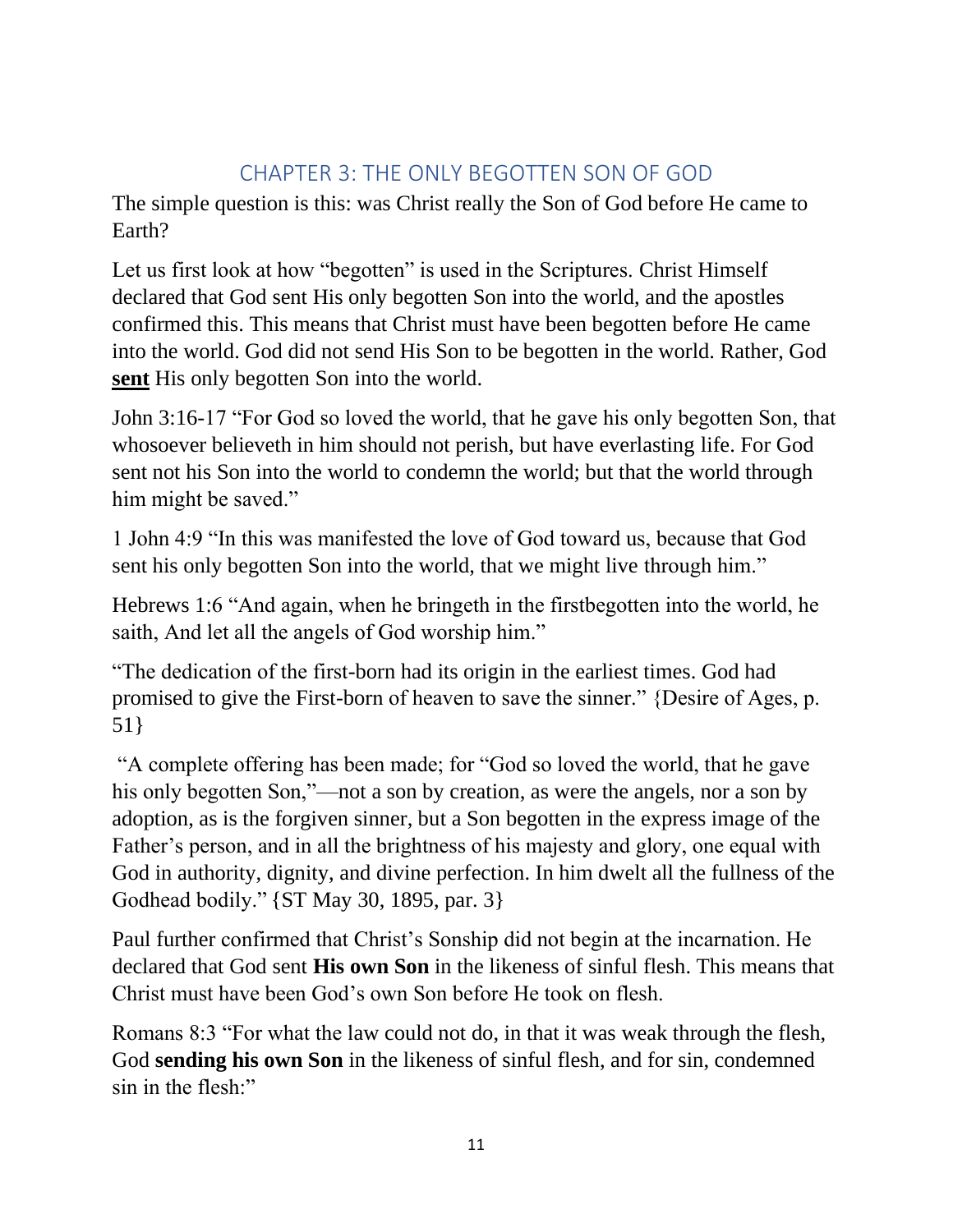"God sent His own Son in the likeness of sinful flesh, liable to physical infirmities, tempted in all points like as we are. He was the Son of the living God. His personality did not begin with His incarnation in the flesh." {Lt 77, 1894, par. 9}

God the Father testified twice that Christ is His beloved Son. According to God the Father, the reason Christ is divine is because Christ is His Son.

Matthew 3:17 "And lo a voice from heaven, saying, **This is my beloved Son**, in whom I am well pleased."

Matthew 17:5 "While he yet spake, behold, a bright cloud overshadowed them: and behold a voice out of the cloud, which said, **This is my beloved Son**, in whom I am well pleased; hear ye him."

"At the Saviour's baptism, Satan was among the witnesses. He saw the Father's glory overshadowing His Son. He heard the voice of Jehovah testifying to the divinity of Jesus." {Desire of Ages, p. 116}

Next, let's look at how Christ Himself defined "begotten." He proclaimed that the life which was in Himself was given to Him by the Father. The Son of God received not just some, but all things from His Father, including His life.

John 5:25-26 "Verily, verily, I say unto you, The hour is coming, and now is, when the dead shall hear the voice of the Son of God: and they that hear shall live. For as the Father hath life in himself; so hath he **given** to the Son to have life in himself;"

"All things Christ received from God, but He took to give. So in the heavenly courts, in His ministry for all created beings: through the beloved Son, the Father's life flows out to all; through the Son it returns, in praise and joyous service, a tide of love, to the great Source of all." {Desire of Ages, p. 21}

"In him was life; and the life was the light of men" (John 1:4). It is not physical life that is here specified, but immortality, the life which is exclusively the property of God. The Word, who was with God, and who was God, had this life. Physical life is something which each individual receives. It is not eternal or immortal; for God, the Life-giver, takes it again. Man has no control over his life. But the life of Christ was unborrowed. No one can take this life from Him. "I lay it down of myself" (John 10:18), He said. In Him was life, original, unborrowed, underived. This life is not inherent in man. He can possess it only through Christ. He cannot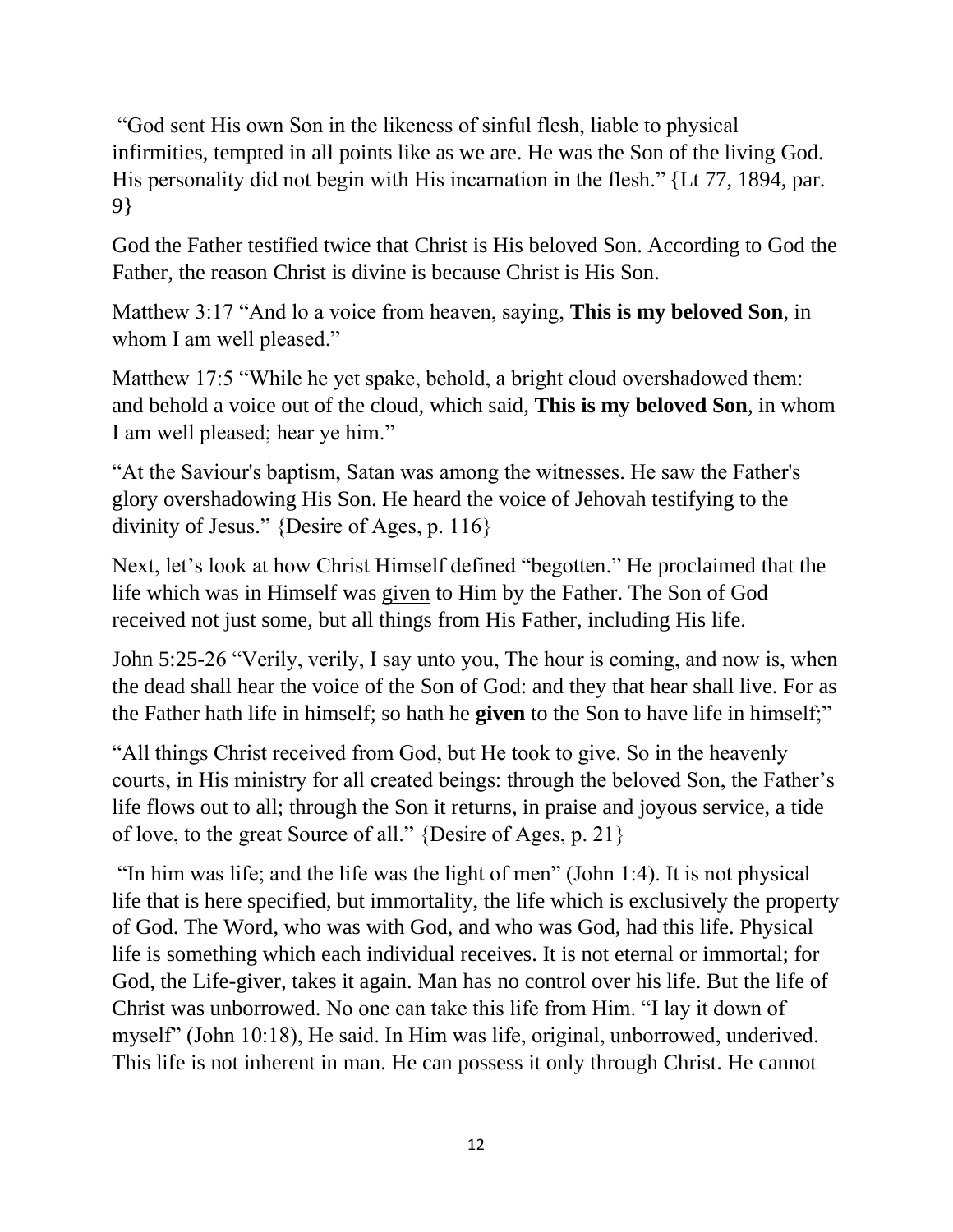earn it; it is given him as a free gift if he will believe in Christ as His personal Saviour." {ST April 8, 1897, par. 2}

Further, Christ proclaimed that He had proceeded forth from God.

John 8:42 "Jesus said unto them, If God were your Father, ye would love me: for I proceeded forth and came from God; neither came I of myself, but he sent me."

"Before the assembled inhabitants of heaven the King declared that none but Christ, the Only Begotten of God, could fully enter into His purposes, and to Him it was committed to execute the mighty counsels of His will." {Patriarchs and Prophets, p. 36}

Moreover, Christ Himself declared to His disciples that He came out from God, and this was no proverb. This means that Christ literally came out from God.

John 16:25-30 "These things have I spoken unto you in proverbs: but the time cometh, when I shall no more speak unto you in proverbs, but I shall shew you plainly of the Father. At that day ye shall ask in my name: and I say not unto you, that I will pray the Father for you: For the Father himself loveth you, because ye have loved me, and have believed that I **came out from God**. I came forth from the Father, **and** am come into the world: again, I leave the world, and go to the Father. His disciples said unto him, Lo, now speakest thou plainly, and speakest no proverb. Now are we sure that thou knowest all things, and needest not that any man should ask thee: by this we believe that thou camest forth from God."

"The Eternal Father, the unchangeable one, gave his only begotten Son, tore from his bosom Him who was made in the express image of his person, and sent him down to earth to reveal how greatly he loved mankind." {Review and Herald, July 9, 1895, par. 13}

The Old Testament shows several other times that Christ was the Son of God before the incarnation. When Christ saved Daniel's friends in the furnace, the king knew He was the Son of God, because they had told the king what the Scriptures declare about Him.

Daniel 3:25 "He answered and said, Lo, I see four men loose, walking in the midst of the fire, and they have no hurt; and the form of the fourth is like the Son of God."

Psalm 2:7 "I will declare the decree: the Lord hath said unto me, Thou art my Son; this day have I begotten thee."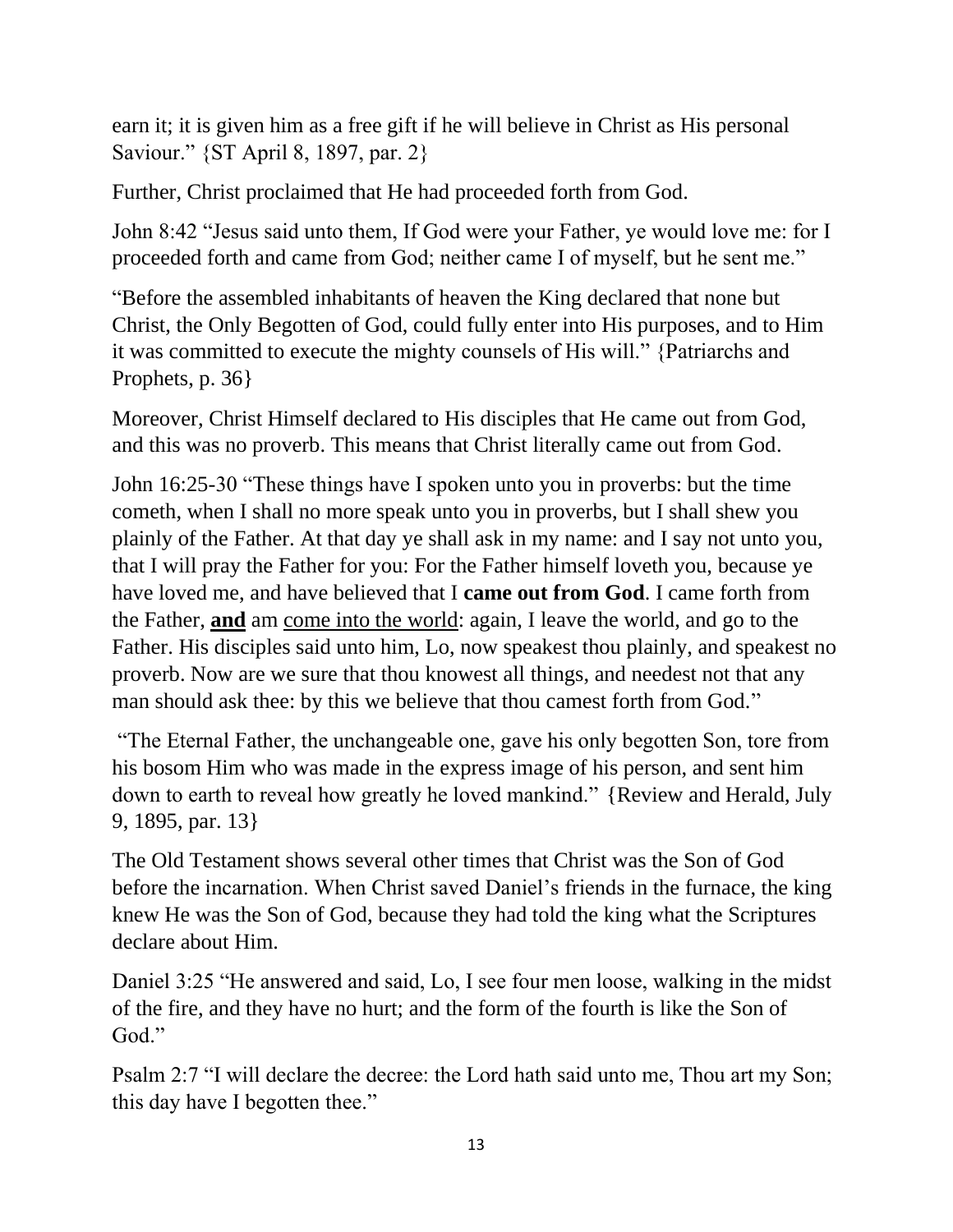Micah 5:2 "But thou, Bethlehem Ephratah, though thou be little among the thousands of Judah, yet out of thee shall he come forth unto me that is to be ruler in Israel; whose goings forth have been from of old, from everlasting."

Proverbs 30:4 "Who hath ascended up into heaven, or descended? who hath gathered the wind in his fists? who hath bound the waters in a garment? who hath established all the ends of the earth? what is his name, and what is **his son's** name, if thou canst tell?"

"Christ is declared in the Scriptures to be the Son of God. From all eternity He has sustained this relation to Jehovah. Before the foundations of the world were laid, He, the only begotten Son of God, pledged Himself to become the Redeemer of the human race should men sin." {Ms 22 1905, par. 4}

It pleased the Father that all fulness dwell in Christ, and so this is why all the fulness of the Godhead dwells in Christ.

Colossians 1:19 "For it pleased the Father that in him should all fulness dwell;"

Colossians 2:9 "For in him dwelleth all the fulness of the Godhead bodily."

"In Christ is gathered all the glory of the Father. In Him is all the fullness of the Godhead bodily. He is the brightness of the Father's glory, and the express image of His person. The glory of the attributes of God are expressed in His character." { Ms 44, 1898, par. 21}

"Before Christ came in the likeness of men, he existed in the express image of his Father." {Youth's Instructor, December 20, 1900}

Is not Christ God? Yes, He is. The Word is God, because He is the only begotten Son of God. Christ Himself declared that He and His Father are one, because He is the Son of God.

John 1:14 "And the Word was made flesh, and dwelt among us, (and we beheld his glory, the glory as of the only begotten of the Father,) full of grace and truth."

John 10:30-36 "I and my Father are one. Then the Jews took up stones again to stone him. Jesus answered them, Many good works have I shewed you from my Father; for which of those works do ye stone me? The Jews answered him, saying, For a good work we stone thee not; but for blasphemy; and because that thou, being a man, makest thyself God. Jesus answered them, Is it not written in your law, I said, Ye are gods? If he called them gods, unto whom the word of God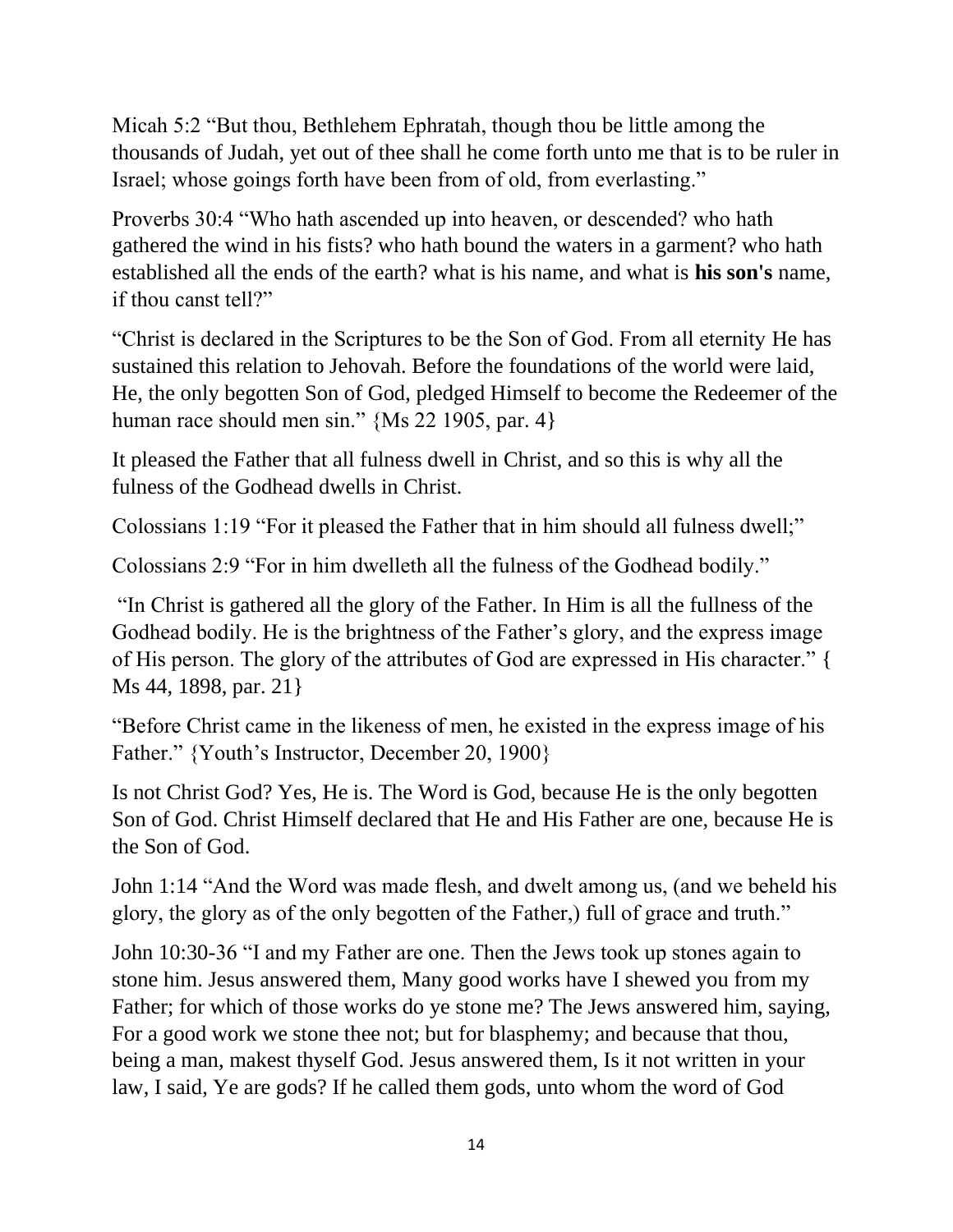came, and the scripture cannot be broken; Say ye of him, whom the Father hath sanctified, and sent into the world, Thou blasphemest; because I said, I am the Son of God?"

"The Lord Jesus Christ, the divine Son of God, existed from eternity, a distinct person, yet one with the Father. He was the surpassing glory of heaven. He was the commander of the heavenly intelligences, and the adoring homage of the angels was received by Him as His right. This was no robbery of God. "The Lord possessed me in the beginning of his way," He declares, "before his works of old. I was set up from everlasting, from the beginning, or ever the earth was. When there were no depths, I was brought forth; when there were no fountains abounding with water. Before the mountains were settled, before the hills was I brought forth: while as yet he had not made the earth, nor the fields, nor the highest part of the dust of the world. When he prepared the heavens, I was there: when he set a compass upon the face of the depth. Proverbs 8:22-27" {1 Selected Messages, p. 247}

Christ proclaimed that He came in His Father's name; and the apostles confirmed that Christ inherited His name, because He was begotten. This was also confirmed in the Old Testament.

John 5:43 "I am come in my Father's name, and ye receive me not: if another shall come in his own name, him ye will receive."

Exodus 23:21 "Beware of him, and obey his voice, provoke him not; for he will not pardon your transgressions: for my name is in him."

Hebrews 1:1-5 "God, who at sundry times and in divers manners spake in time past unto the fathers by the prophets, Hath in these last days spoken unto us by his Son, whom he hath appointed heir of all things, by whom also he made the worlds; Who being the brightness of his glory, and the express image of his person, and upholding all things by the word of his power, when he had by himself purged our sins, sat down on the right hand of the Majesty on high: Being made so much better than the angels, as he hath by inheritance obtained a more excellent name than they. For unto which of the angels said he at any time, Thou art my Son, this day have I begotten thee? And again, I will be to him a Father, and he shall be to me a Son?"

"Jehovah is the name given to Christ." {ST, May 3, 1899, par. 18}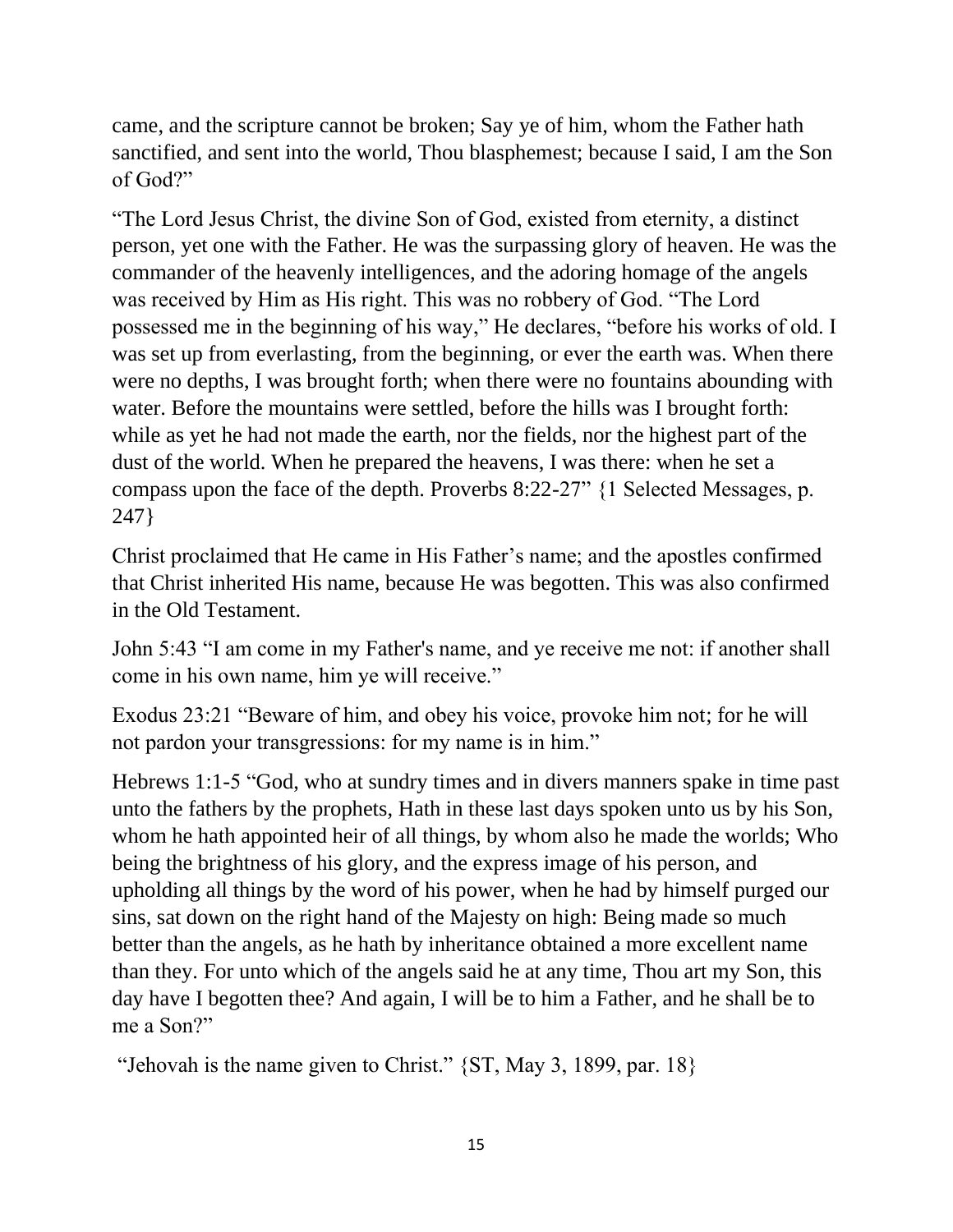"The Scriptures clearly indicate the relation between God and Christ, and they bring to view as clearly the personality and individuality of each. [Quotes Hebrews 1:1-5]. God is the Father of Christ; Christ is the Son of God. To Christ has been given an exalted position. He has been made equal with the Father. All the counsels of God are opened to His Son." {8T 268, par. 1-3}

What about Isaiah? Christ is now called the mighty God and the everlasting Father, because He cast out the god of this world and became the last Adam.

John 12:31-32 "Now is the judgment of this world: now shall the prince of this world be cast out. And I, if I be lifted up from the earth, will draw all men unto me."}

2 Corinthians 4:4 "In whom the god of this world hath blinded the minds of them which believe not, lest the light of the glorious gospel of Christ, who is the image of God, should shine unto them."

1 Corinthians 15:45 "And so it is written, The first man Adam was made a living soul; the last Adam was made a quickening spirit."

"Christ was the only begotten Son of the infinite God, He was the Commander in the heavenly courts, yet He refrained from bringing accusation against Satan. Speaking of Him, Isaiah says, "Unto us a child is born; unto us a son is given; and the government shall be upon his shoulders; he shall be called Wonderful, Counsellor, the Mighty God, the everlasting Father, the Prince of Peace." [Isaiah 9:6.]" {Lt 58, 1895, par. 46}

"When man became Satan's captive, the dominion which he held, passed to his conqueror. Thus Satan became "the god of this world." 2 Corinthians 4:4. He had usurped that dominion over the earth which had been originally given to Adam. But Christ, by His sacrifice paying the penalty of sin, would not only redeem man, but recover the dominion which he had forfeited. All that was lost by the first Adam will be restored by the second." {Patriarchs and Prophets, p. 67}

Paul confirmed that Christ is in the form of God and is thus rightfully equal with God. What does this mean? There are two definitions of the word "God:" the nature of God and who God is. Christ is God in nature, because He is the Son of God; just as Christ became man in nature, because He became the Son of man.

Philippians 2:5-7 "Let this mind be in you, which was also in Christ Jesus: Who, being in the form of God, thought it not robbery to be equal with God: But made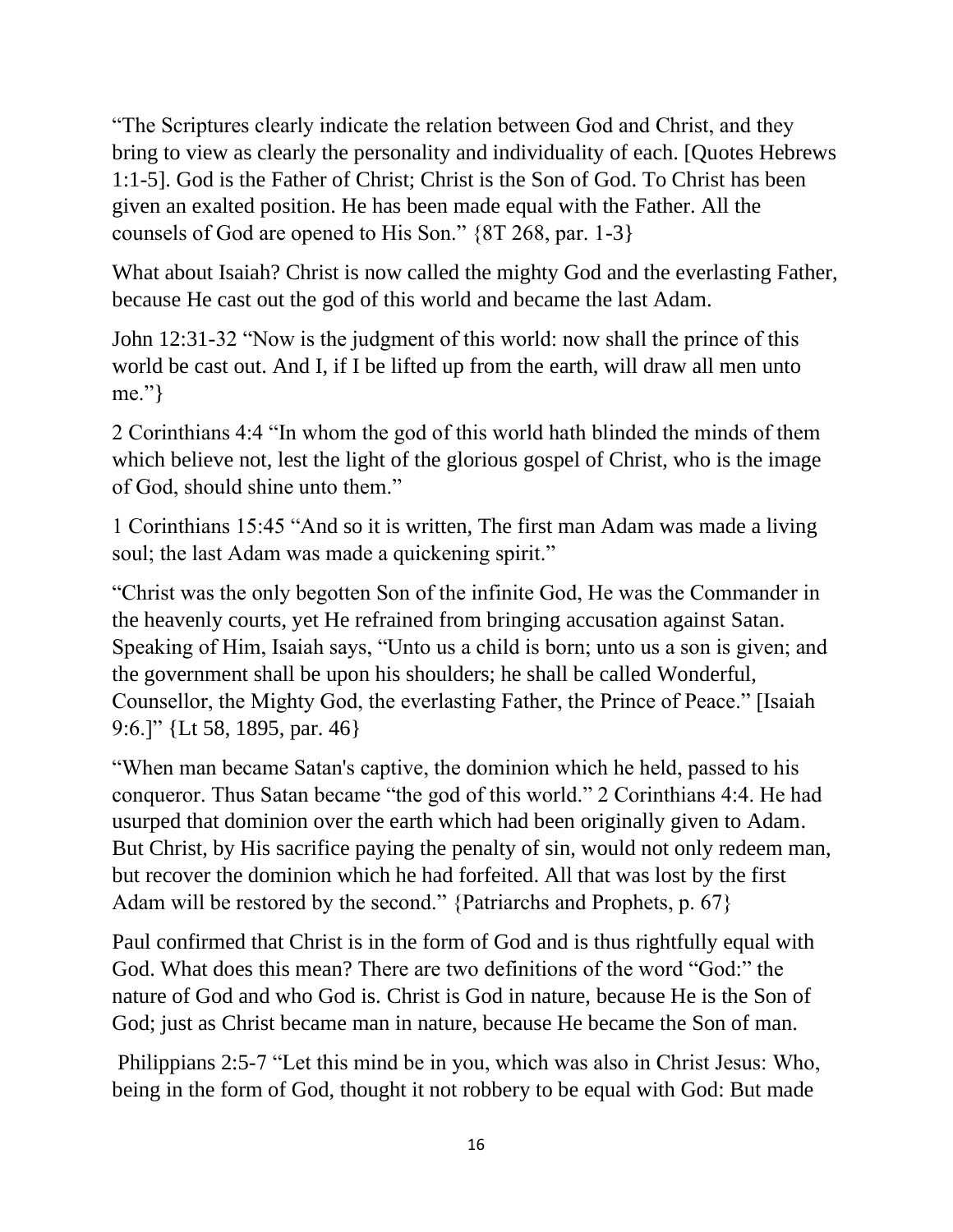himself of no reputation, and took upon him the form of a servant, and was made in the likeness of men:"

"The Lord Jesus Christ, the only begotten Son of the Father, is truly God in infinity, but not in personality." {Ms 116, 1905, par. 19}

There were also, for example, two definitions for the word "Adam," because God told His Son let Us make Man in Our image. Eve was Adam in nature, because she was taken out of Adam, but she was not Adam himself.

"After the earth was created, and the beasts upon it, the Father and Son carried out their purpose, which was designed before the fall of Satan, to make man in their own image. They had wrought together in the creation of the earth and every living thing upon it. And now God said to His Son, "Let us make man in our image."" {The Story of Redemption, p. 20}

Finally, Christ declared He is the Wisdom of God, and Paul also confirmed this. Why is this important? Because under the title of wisdom, Christ declared that He was **brought forth** – (born) before anything was created in eternity past.

Luke 11:49 "Therefore also said the wisdom of God, I will send them prophets and apostles, and some of them they shall slay and persecute:"

1 Corinthians 1:24 "But unto them which are called, both Jews and Greeks, **Christ** the power of God, and the **wisdom** of God."

Proverbs 8:12, 22-30 "I wisdom dwell with prudence, and find out knowledge of witty inventions. ... The LORD possessed me in the beginning of his way, before his works of old. I was set up from everlasting, from the beginning, or ever the earth was. When there were no depths, **I was brought forth**; when there were no fountains abounding with water. Before the mountains were settled, before the hills was **I brought forth**: While as yet he had not made the earth, nor the fields, nor the highest part of the dust of the world. When he prepared the heavens, I was there: when he set a compass upon the face of the depth: When he established the clouds above: when he strengthened the fountains of the deep: When he gave to the sea his decree, that the waters should not pass his commandment: when he appointed the foundations of the earth: Then I was by him, as one brought up with him: and I was daily his delight, rejoicing always before him;"

"And the Son of God declares concerning Himself: "The Lord possessed Me in the beginning of His way, before His works of old. I was set up from everlasting. . . .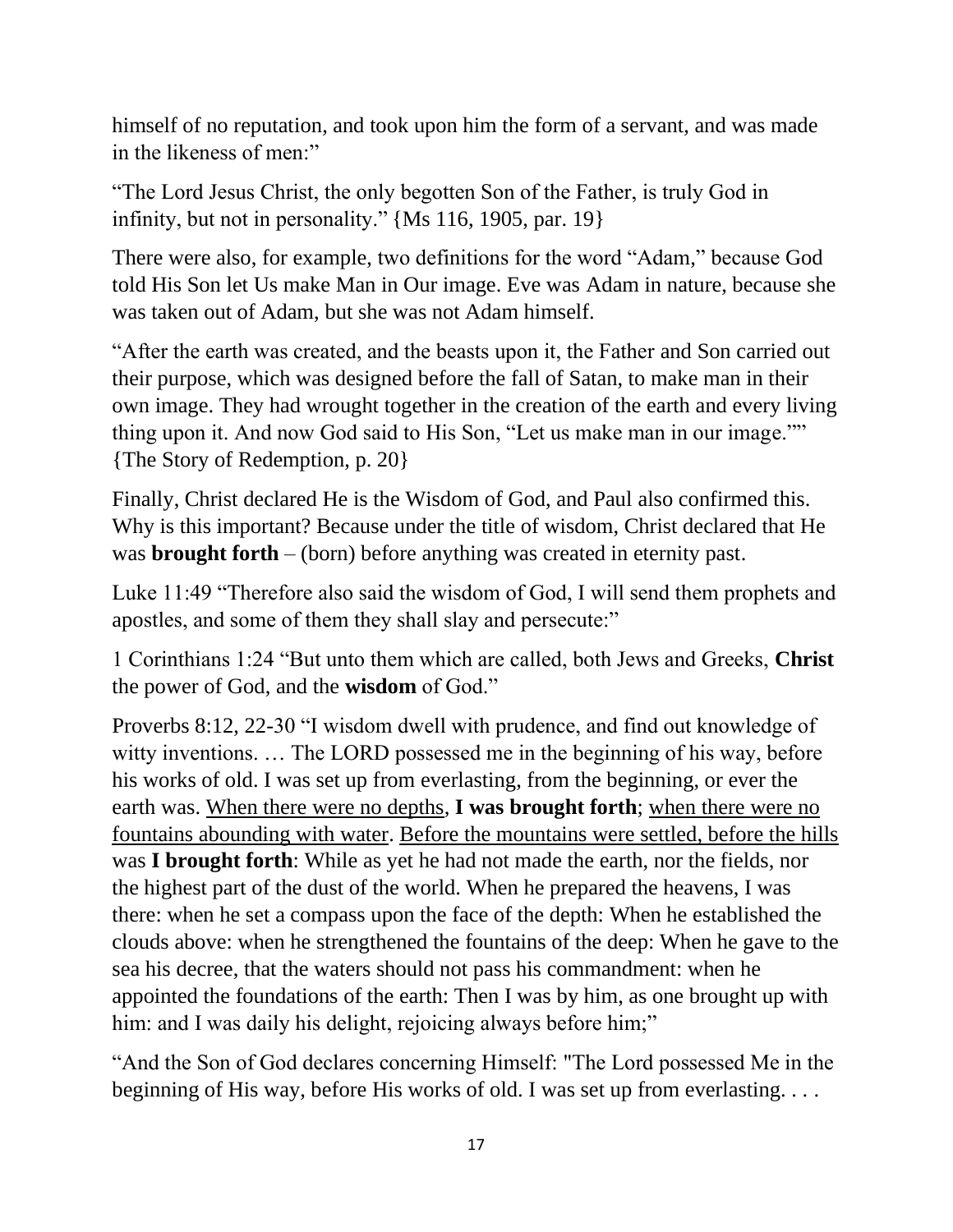When He appointed the foundations of the earth: then I was by Him, as one brought up with Him: and I was daily His delight, rejoicing always before Him." Proverbs 8:22-30." {Patriarchs and Prophets, p. 34}

"Through Solomon **Christ declared**: "The Lord possessed Me in the beginning of His way, before His works of old. I was set up from everlasting, from the beginning, or ever the earth was. When there were no depths, I was brought forth; when there were no fountains abounding with water. Before the mountains were settled, before the hills was I brought forth.... When He gave to the sea His decree, that the waters should not pass His commandment; when He appointed the foundations of the earth; then I was by Him, as one brought up with Him; and I was daily His delight, rejoicing always before Him." {Signs of the Times, Aug 29, 1900, par. 14}

#### In Sum

Christ was the only begotten Son of God **before** He was sent into the world. He received life from His Father, because He literally came out from His Father. As such, He inherited His name from His Father. Christ is God in form, because He is the Son of God. Before anything was created, Christ was brought forth.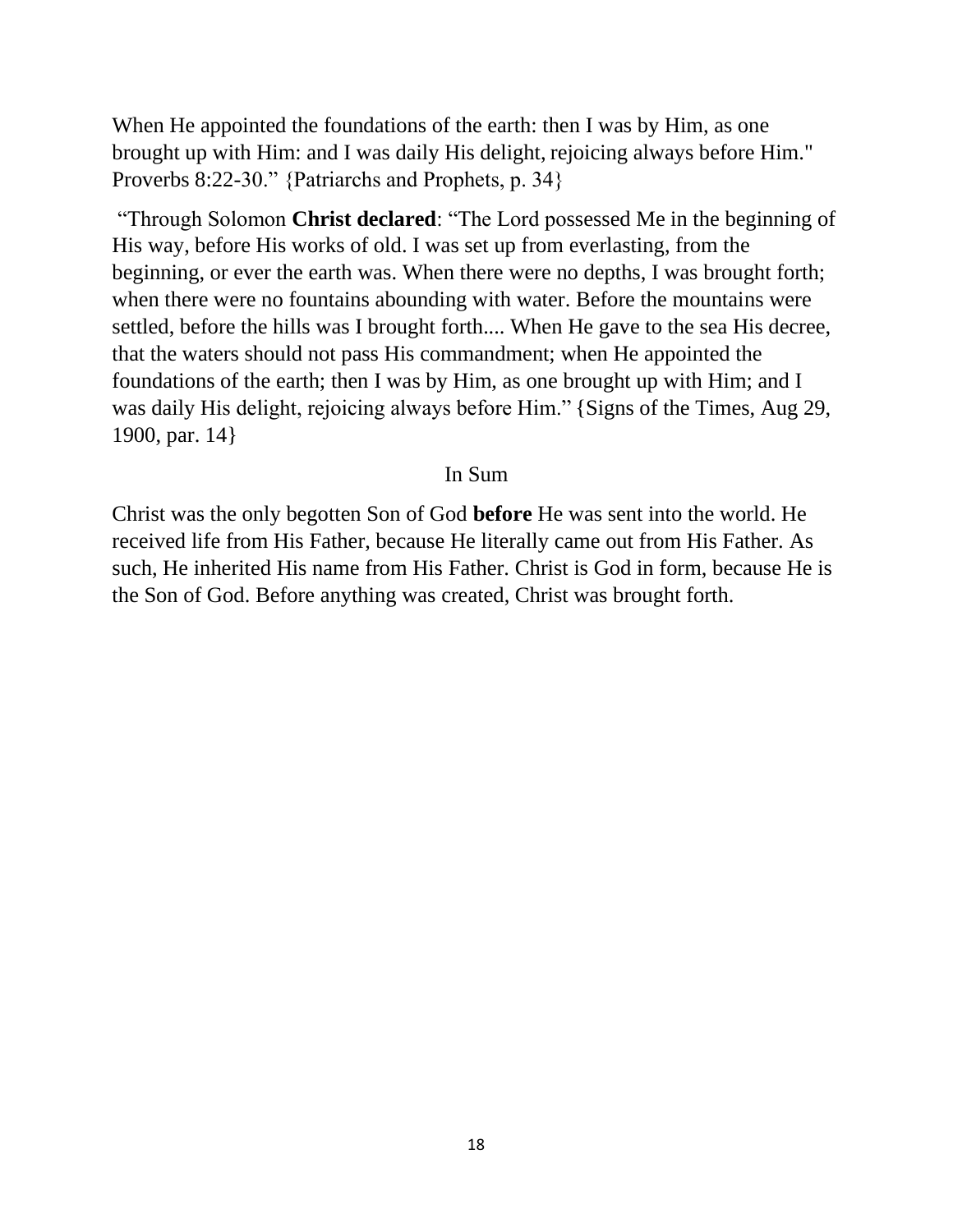### CHAPTER 4: GOD THE FATHER

<span id="page-18-0"></span>Who did Christ and the apostles declare God the Father to be? The true gospel declares Christ was the only begotten Son of God before He came to Earth. Does this mean God the Father is the only true God? Let us look at what the Scriptures say.

In His prayer, Christ clearly proclaimed that His Father is the only true God, making a distinction between His Father and Himself.

John 17:1-3 "These words spake Jesus, and lifted up his eyes to heaven, and said, Father, the hour is come; glorify thy Son, that thy Son also may glorify thee: As thou hast given him power over all flesh, that he should give eternal life to as many as thou hast given him. And this is life eternal, that they might know thee the only true God, and Jesus Christ, whom thou hast sent."

"Our heavenly Father is the God of the universe, and Christ is the divine Son, the One equal with the Father." {Ms 49, 1906, par.26}

Now, of course, Christ is equal with the Father, as you need to know Both for eternal life. Nonetheless, only His Father is the only true God, for He is **the Source** of all life, including the life of Christ (John 5:26).

Next, Christ declared to Mary that His Father is both His God and our God. He also confirmed this to John in Revelation. Like the proclamation in His prayer, this is quite clear.

John 20:17 "Jesus saith unto her, Touch me not; for I am not yet ascended to my Father: but go to my brethren, and say unto them, I ascend unto my Father, and your Father; and to my God, and your God."

Revelation 3:12 "Him that overcometh will I make a pillar in the temple of my God, and he shall go no more out: and I will write upon him the name of my God, and the name of the city of my God, which is new Jerusalem, which cometh down out of heaven from my God: and I will write upon him my new name.'

"But Christ raised His hand, saying, Detain Me not; 'for I am not yet ascended to My Father: but go to My brethren, and say unto them, I ascend unto My Father, and your Father; and to My God, and your God' And Mary went her way to the disciples with the joyful message. Jesus refused to receive the homage of His people until He had the assurance that His sacrifice was accepted by the Father. He ascended to the heavenly courts, and from God Himself heard the assurance that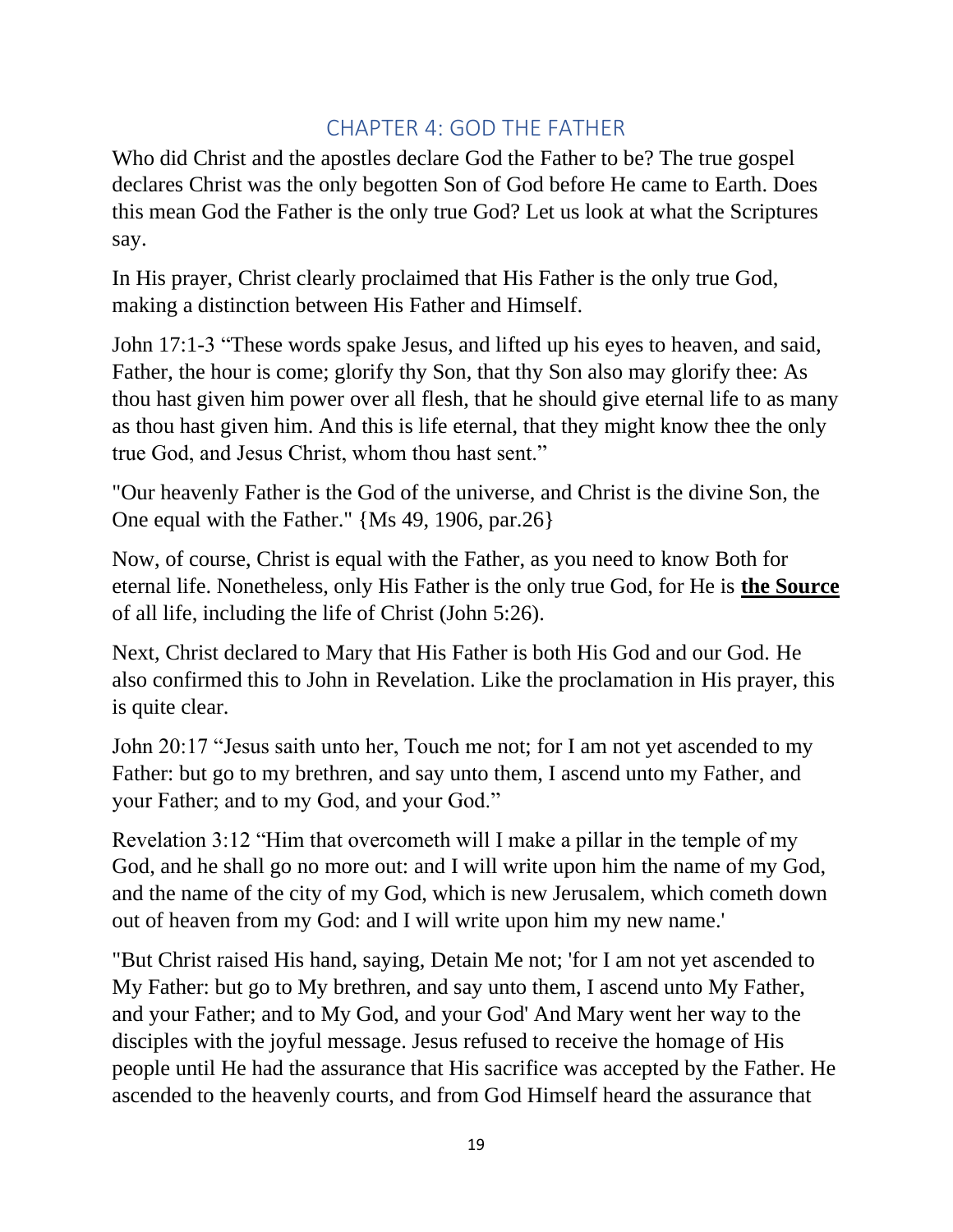His atonement for the sins of men had been ample, that through His blood all might gain eternal life." {Desire of Ages, p.790}

Further, Christ proclaimed we must believe in God, and also in Himself. Thus, He makes yet another distinction between His Father and Himself.

John 14:1 "Let not your heart be troubled: ye believe in God, believe also in me."

"There is a personal God, the Father; there is a personal Christ, the Son." {Review and Herald, {Nov. 8, 1898, par. 9}

Moreover, Christ declared that His Father is the Lord of heaven and earth.

Matthew 11:25 "At that time Jesus answered and said, I thank thee, O Father, Lord of heaven and earth, because thou hast hid these things from the wise and prudent, and hast revealed them unto babes."

Luke 10:21 "In that hour Jesus rejoiced in spirit, and said, I thank thee, O Father, Lord of heaven and earth, that thou hast hid these things from the wise and prudent, and hast revealed them unto babes: even so, Father; for so it seemed good in thy sight."

"When the law was spoken, the Lord, the Creator of heaven and earth, stood by the side of his Son, enshrouded in the fire and the smoke on the mount." {Signs of the Times, Oct.15, 1896, par. 4}

Now let's look at what the apostles said.

Paul clearly confirmed that the one God of the universe is the Father, and that there is no other God but Him.

1 Corinthians 8:4-6 "As concerning therefore the eating of those things that are offered in sacrifice unto idols, we know that an idol is nothing in the world, and that there is none other God but one. For though there be that are called gods, whether in heaven or in earth, (as there be gods many, and lords many,) But to us there is but one God, the Father, of whom are all things, and we in him; and one Lord Jesus Christ, by whom are all things, and we by him."

"Christ is the One through whom God has at all times revealed Himself to man. "But to us there is but one God, the Father, of whom are all things, and we in Him; and one Lord Jesus Christ, by whom are all things, and we by Him." 1 Corinthians 8:6. "This is he [Moses], that was in the church in the wilderness with the Angel which spake to him in the Mount Sinai, and with our fathers: who received the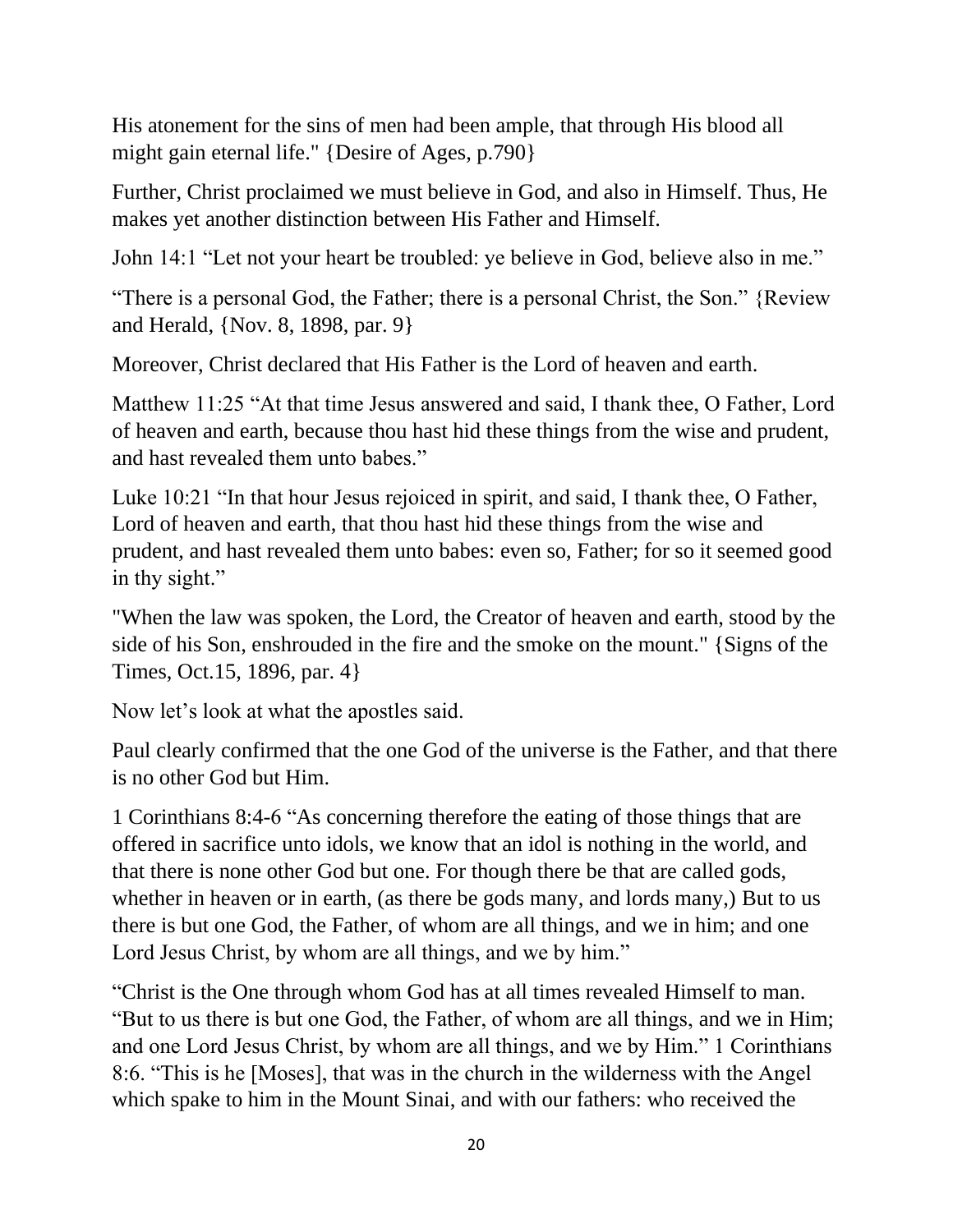lively oracles to give unto us." Acts 7:38. This Angel was the Angel of God's presence (Isaiah 63:9), the Angel in whom was the name of the great Jehovah (Exodus 23:20-23). The expression can refer to no other than the Son of God." {Patriarchs and Prophets, p. 761}

Keep in mind that at the same time in 1 Corinthians 8:6 above, he confirmed the Lord Jesus Christ is the One equal to the Father.

Further, Paul confirmed that that the living and true God is the Father.

1 Thessalonians 1:9-10 "For they themselves shew of us what manner of entering in we had unto you, and how ye turned to God from idols to serve the living and true God; And to wait for his Son from heaven, whom he raised from the dead, even Jesus, which delivered us from the wrath to come.

Notice that the "living and true God" above **has a Son**? So the living and true God must be the Father.

"Christ represented his Father; he knew how the Father would do under any and every circumstance, and he did just as the Father would do. He made manifest in his work the ways of God. The living God was working through his Son." {Review and Herald, October 14, 1902, par. 11}

Moreover, Paul confirmed that the Father is the one God, and Christ is the one mediator between us and God.

1 Timothy 2:5 "For there is one God, and one mediator between God and men, the man Christ Jesus;"

"Let the missionaries of the cross proclaim that there is one God, and one Mediator between God and man, who is Jesus Christ the Son of the Infinite God. This needs to be proclaimed throughout every church in our land." {Ms40-1891.78}

Paul, finally, confirmed that the Father is the God of all comfort.

2 Corinthians 1:3 "Blessed be God, even the Father of our Lord Jesus Christ, the Father of mercies, and the God of all comfort."

"He is the Father of mercies and the God of all comfort. The earth is full of His goodness. Creation proclaims, with myriad voice, the forbearance, love, and compassion of the Almighty. Thru all the ages God has manifested for the human race a love that is without a parallel. He so loved man that He bestowed on him a gift that defies computation. That the abundance of His grace might be revealed,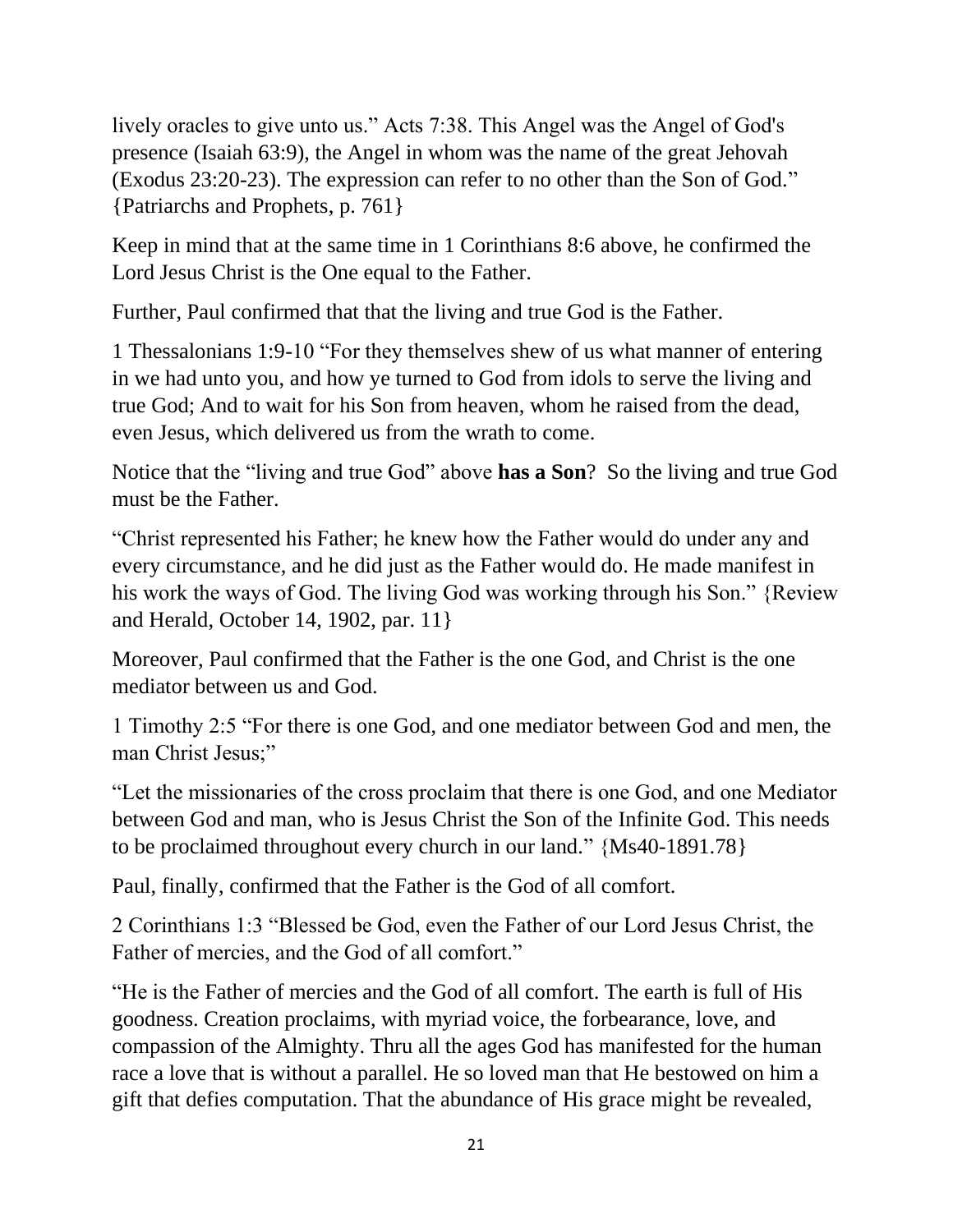He sent His only-begotten Son to our world, to live a man among men, to spend His life in the service of humanity." {Signs of the Times, January 2, 1901, par. 2- 3}

Luke confirmed twice that the Father is the God of our fathers.

Acts 3:13 "The God of Abraham, and of Isaac, and of Jacob, the God of our fathers, hath glorified his Son Jesus; whom ye delivered up, and denied him in the presence of Pilate, when he was determined to let him go."

Acts 5:30 "The God of our fathers raised up Jesus, whom ye slew and hanged on a tree."

"It was only after much persuasion on the part of Paul, and careful explanation regarding the mission of himself and Barnabas as representatives of the God of heaven and of His Son, the great Healer, that the people were persuaded to give up their purpose." {Acts of the Apostles, p. 182}

The apostles confirmed that the Father is the God and Father of our Lord Jesus Christ.

2 Corinthians 11:31 "The God and Father of our Lord Jesus Christ, which is blessed for evermore, knoweth that I lie not."

Ephesians 1:3 "Blessed be the God and Father of our Lord Jesus Christ, who hath blessed us with all spiritual blessings in heavenly places in Christ."

Ephesians 1:17 "That the God of our Lord Jesus Christ, the Father of glory, may give unto you the spirit of wisdom and revelation in the knowledge of him.'

1 Thessalonians 3:13 "To the end he may stablish your hearts unblameable in holiness before God, even our Father, at the coming of our Lord Jesus Christ with all his saints."

2 Thessalonians 2:16 "Now our Lord Jesus Christ himself, and God, even our Father, which hath loved us, and hath given us everlasting consolation and good hope through grace.'

"The God of heaven sent his Son into our world to give lessons which contain the true science. But were Christ in our world today, he would say to many teachers, as he said to the Pharisees, 'Ye neither know me, nor my Father.'" (Review and Herald, Oct.25, 1898)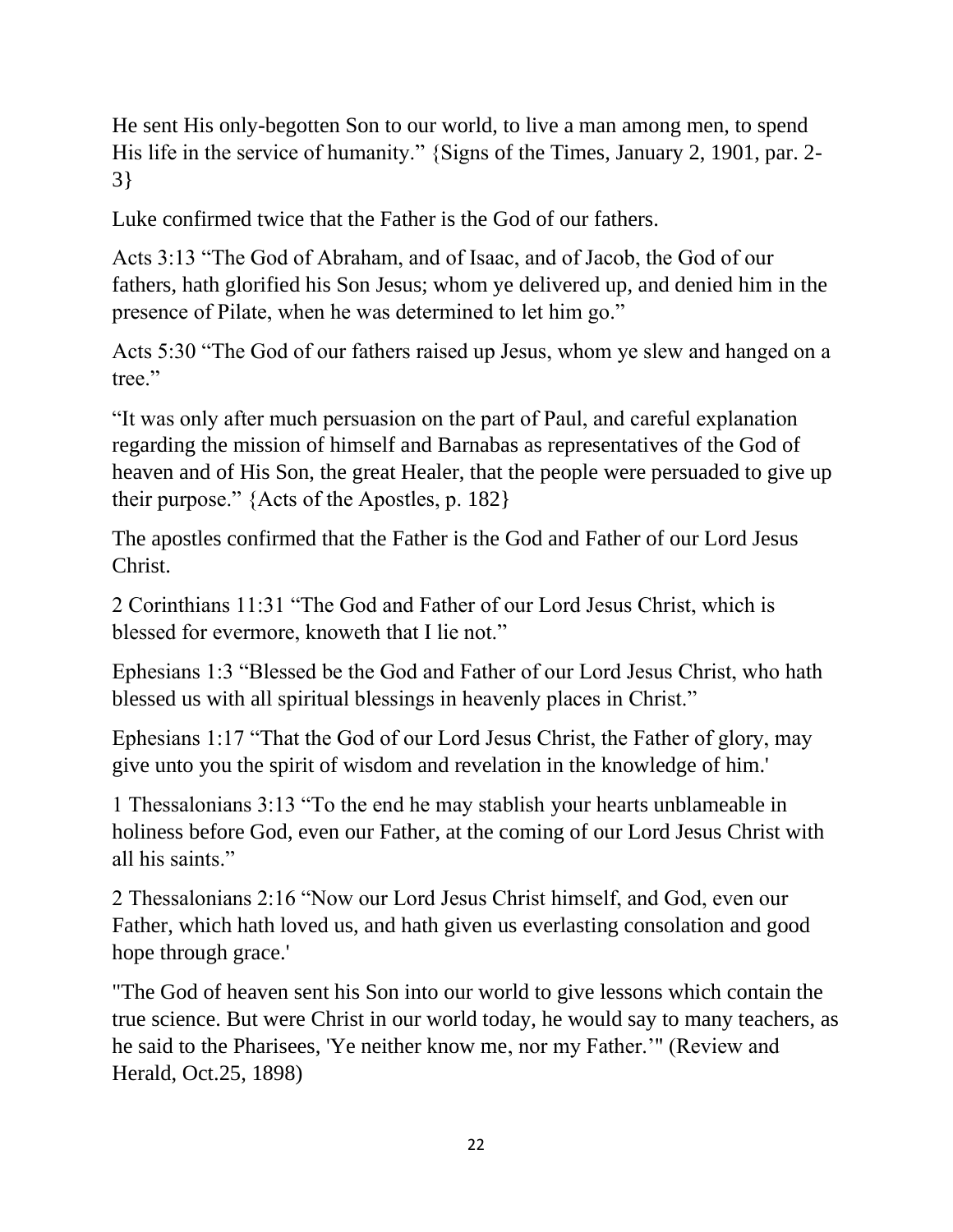Jude confirmed that the Father is the only Lord God.

Jude 4 "For there are certain men crept in unawares, who were before of old ordained to this condemnation, ungodly men, turning the grace of our God into lasciviousness, and denying the only Lord God, and our Lord Jesus Christ."

"True education is the inculcation of those ideas which will impress the mind with the knowledge of God the Creator, and Jesus Christ the only begotten Son of God." {8MR 250.1}

John confirmed that the Father is the Lord God Almighty.

Revelation 21:22 "And I saw no temple therein: for the Lord God Almighty and the Lamb are the temple of it."

"Christ declared, I have pledged myself, as the only begotten Son of the Lord God Almighty, to carry out God's plan to win souls from Satan." {Review and Herald, November 10, 1910, par. 3}

#### In Sum

Christ proclaimed that His Father is: the only true God, His God and our God, and the Lord of heaven and earth. Thus, according to Christ, we must believe in both God and Christ. Paul confirmed that the Father is: the one God, the living God, and the God of all comfort. Luke confirmed the Father is: the God of our fathers. The apostles confirmed the Father is: the God and Father of Jesus. Jude confirmed the Father is: the only Lord God. John confirmed the Father is: the Lord God Almighty.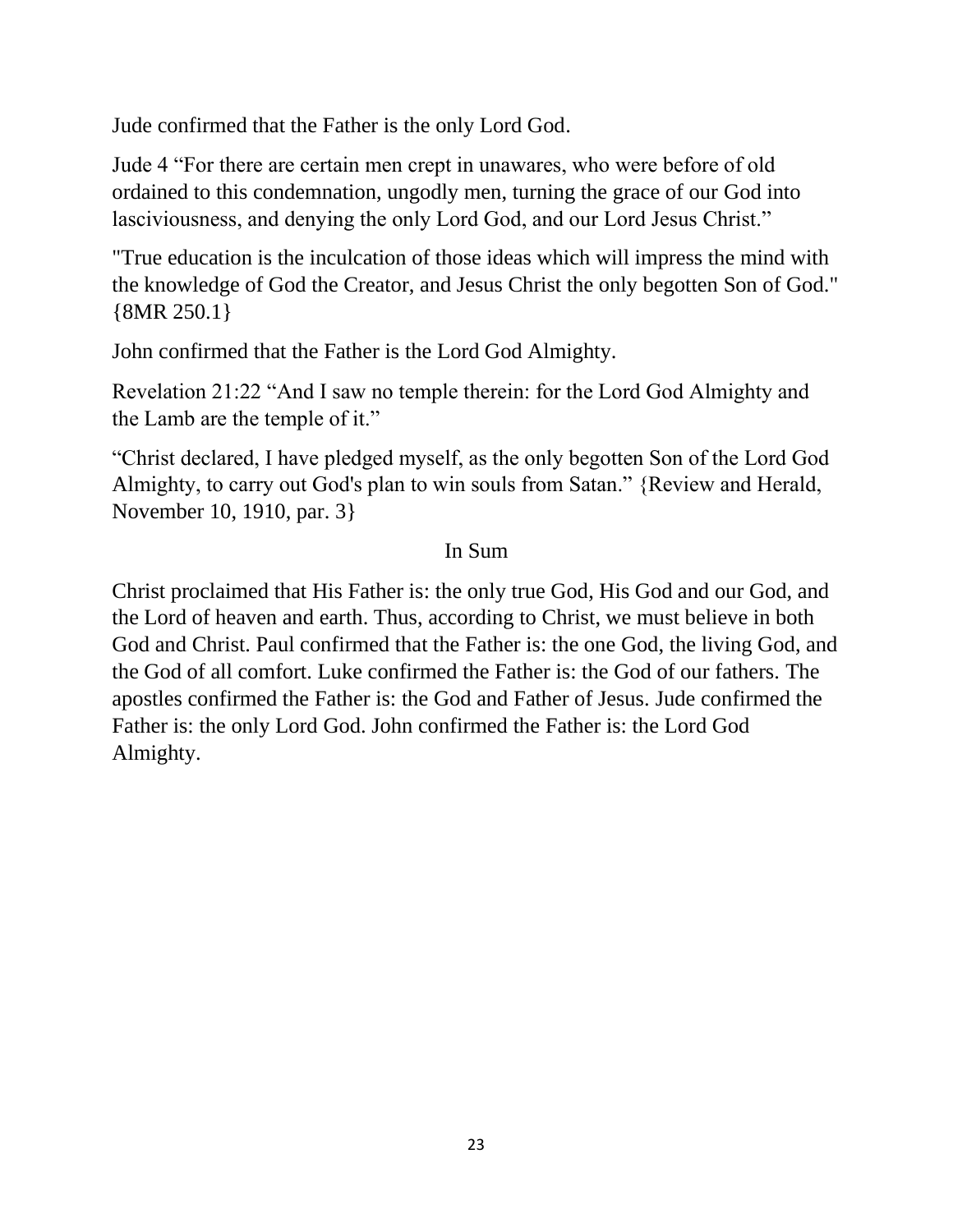## CHAPTER 5: THE HOLY SPIRIT

<span id="page-23-0"></span>Who or what is the Holy Spirit? Who is knocking on the door of your heart? Is it Christ through His own Spirit, or is it someone else? We must let the Scriptures define Scripture.

Let's look at the whole Comforter promise, so we can see the whole context.

John 14:16-23 "And I will pray the Father, and he shall give you another Comforter, that he may abide with you for ever; Even the Spirit of truth; whom the world cannot receive, because it seeth him not, neither knoweth him: but ye know him; for he dwelleth with you, and shall be in you. I will not leave you comfortless: I will come to you. Yet a little while, and the world seeth me no more; but ye see me: because I live, ye shall live also. At that day ye shall know that I am in my Father, and ye in me, and I in you. He that hath my commandments, and keepeth them, he it is that loveth me: and he that loveth me shall be loved of my Father, and I will love him, and will manifest myself to him. Judas saith unto him, not Iscariot, Lord, how is it that thou wilt manifest thyself unto us, and not unto the world? Jesus answered and said unto him, If a man love me, he will keep my words: and my Father will love him, and we will come unto him, and make our abode with him."

The disciples asked Christ: how will **You manifest Yourself** to us and not to the world? They knew that Christ was referring to Himself. Christ is the Comforter, because the Spirit of truth is His own Spirit. How? Let's look at each verse, including the other verses that mention the Comforter.

--John 14:16: Who did John say the Comforter is? –

John 14:16 "And I will pray the Father, and he shall give you another Comforter (Greek: parakletos), that he may abide with you for ever;"

1 John 2:1 "My little children, these things write I unto you, that ye sin not. And if any man sin, we have an advocate (Greek: parakletos) with the Father, Jesus Christ the righteous:"

"Let them link up with one another and with Christ. Let them study the seventeenth of John, and learn how to pray and how to live the prayer of Christ. He is the Comforter." {RH, Jan. 27, 1903, Art. A, par. 13}

"Christ is our Guide and Comforter, who comforts us in all our tribulations." {2SM 270.3}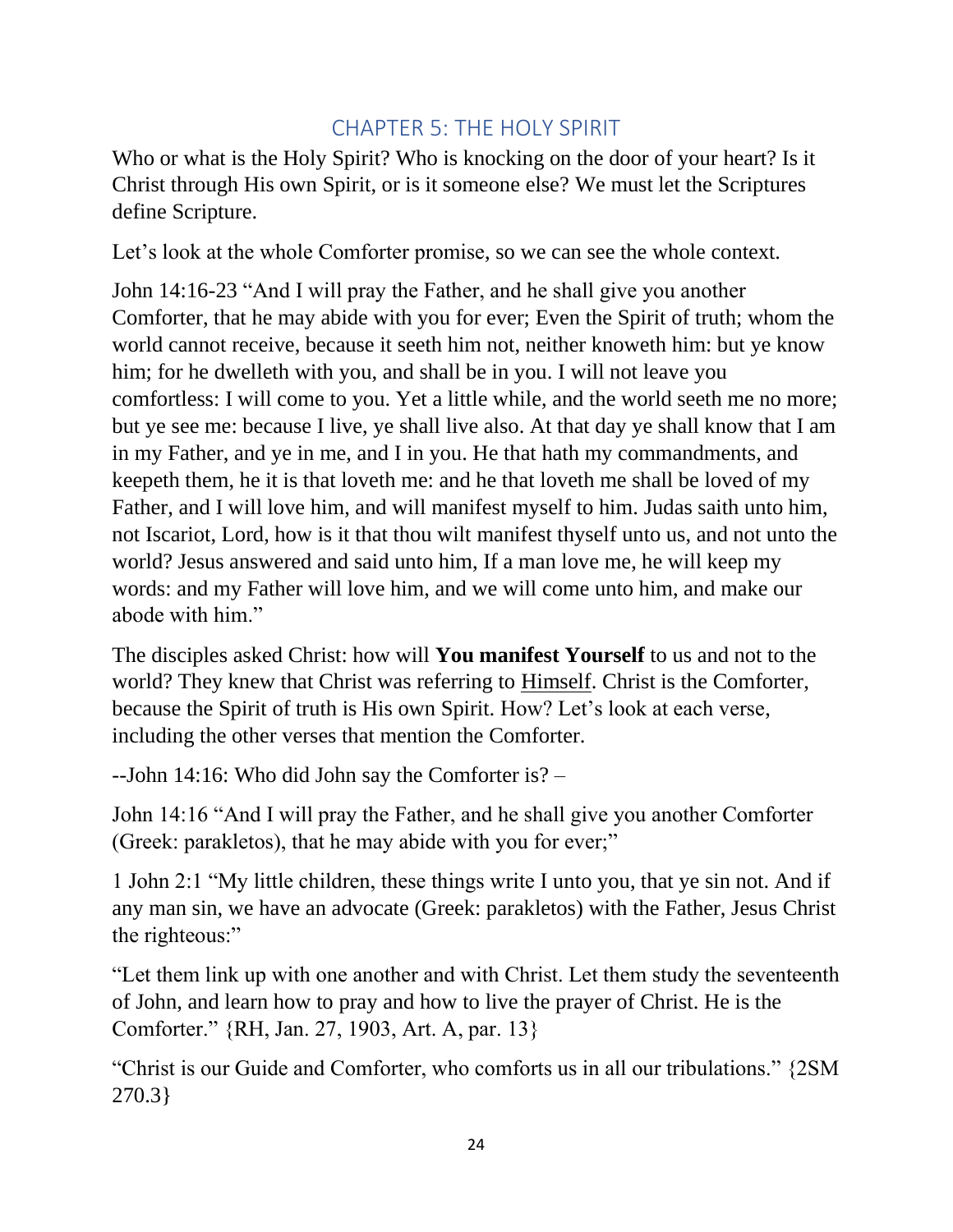--John 14:17: Whose Spirit is the Spirit of truth? –

John 14:6 "Jesus saith unto him, I am the way, the truth, and the life: no man cometh unto the Father, but by me."

John 14:16-17 "16 And I will pray the Father, and he shall give you another Comforter, that he may abide with you for ever; 17 Even the Spirit of truth; whom the world cannot receive, because it seeth him not, neither knoweth him: but ye know him; for he dwelleth with you, and shall be in you."

Philippians 1:19 "For I know that this shall turn to my salvation through your prayer, and the supply of the Spirit of Jesus Christ,"

Romans 8:9 "But ye are not in the flesh, but in the Spirit, if so be that the Spirit of God dwell in you. Now if any man have not the Spirit of Christ, he is none of his."

Galatians 4:6 "And because ye are sons, God hath sent forth the Spirit of his Son into your hearts, crying, Abba, Father."

1 Peter 1:11 "Searching what, or what manner of time the Spirit of Christ which was in them did signify, when it testified beforehand the sufferings of Christ, and the glory that should follow."

"Christ was the Spirit of truth. The world would not listen to His pleadings. They would not accept Him as their guide. They could not discern unseen things; spiritual things were unknown to them. But His disciples see in Him the Way, the Truth, and the Life. And they shall have His abiding presence." {Ms44-1897.8}

"The only safeguard against his power is found in the presence of Jesus. Before men and angels Satan has been revealed as man's enemy and destroyer; Christ, as man's friend and deliverer. His Spirit will develop in man all that will ennoble the character and dignify the nature. It will build man up for the glory of God in body and soul and spirit." {Desire of Ages, p. 341}

"Sin could be resisted and overcome only through the mighty agency of the Third Person of the Godhead, who would come with no modified energy, but in the fullness of divine power. It is the Spirit that makes effectual what has been wrought out by the world's Redeemer. It is by the Spirit that the heart is made pure. Through the Spirit the believer becomes a partaker of the divine nature. **Christ has given His Spirit** as a divine power to overcome all hereditary and cultivated tendencies to evil, and to impress His own character upon His church. {Desire of Ages, p. 671}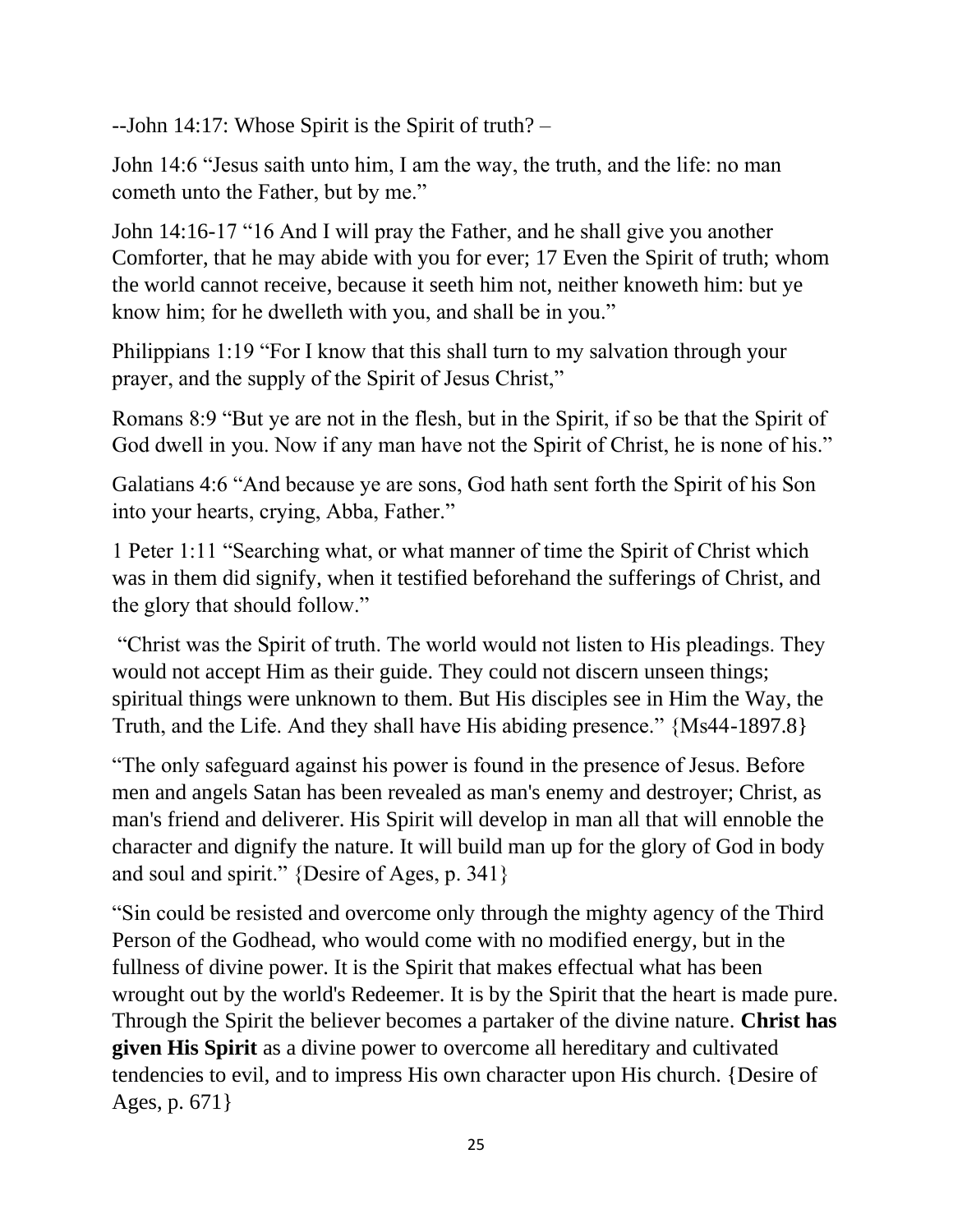"Christ gives them the breath of His own spirit, the life of His own life. The Holy Spirit puts forth its highest energies to work in heart and mind."{Desire of Ages, p. 827}

--John 14:18: Who comes to you, so you will not be comfortless?--

John 14:18 "I will not leave you comfortless: I will come to you."

Revelation 3:20 "Behold, I stand at the door, and knock: if any man hear my voice, and open the door, I will come in to him, and will sup with him, and he with me."

Mark 16:12 "After that he appeared in another form unto two of them, as they walked, and went into the country."

"Christ comes as a Comforter to all who believe. He invites your confidence. He says, "Abide in me." [John 15:4.] Surely we may trust in our loving Saviour. You can say, "Yes, my Saviour; in thee I can and will trust. I will abide in thee." Then how trustfully you can work in His presence." {Lt103-1898.14}

"Jesus comes to you as the Spirit of truth; study the mind of the Spirit, consult your Lord, follow His way." {2MR 337.1}

"Cumbered with humanity, Christ could not be in every place personally; therefore it was altogether for their advantage that He should leave them, go to His father, and send the Holy Spirit to be His successor on earth. The Holy Spirit is Himself divested of the personality of humanity and independent thereof. He would represent Himself as present in all places by His Holy Spirit, as the Omnipresent." {14MR 23.3}

"Only Christ can cleanse the soul temple. But He will not force an entrance. He comes not into the heart as to the temple of old; but He says, "Behold, I stand at the door, and knock: if any man hear My voice, and open the door, I will come in to him." Revelation 3:20. He will come, not for one day merely; for He says, "I will dwell in them, and walk in them; ... and they shall be My people." "He will subdue our iniquities; and Thou wilt cast all their sins into the depths of the sea." 2 Corinthians 6:16; Micah 7:19. His presence will cleanse and sanctify the soul, so that it may be a holy temple unto the Lord, and "an habitation of God through the Spirit." Ephesians 2:21, 22." {Desire of Ages, p.161.2}

--John 14:19-20: At the day the Comforter is sent to you, who lives in you?--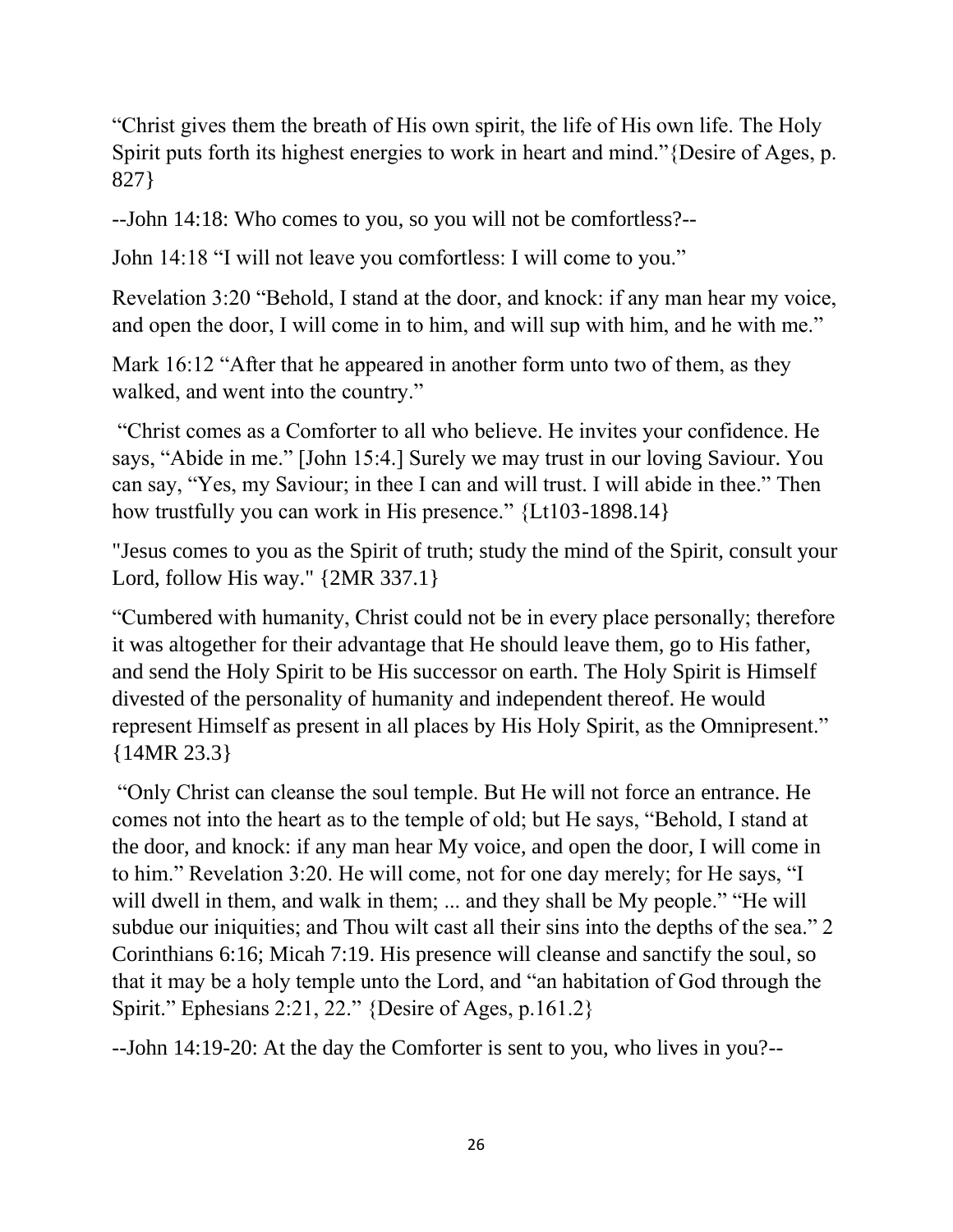John 14:19-20 "Yet a little while, and the world seeth me no more; but ye see me: because I live, ye shall live also. At that day ye shall know that I am in my Father, and ye in me, and I in you."

Galatians 2:20 "I am crucified with Christ: nevertheless I live; yet not I, but Christ liveth in me: and the life which I now live in the flesh I live by the faith of the Son of God, who loved me, and gave himself for me."

Ephesians 3:16-17 "That he would grant you, according to the riches of his glory, to be strengthened with might by his Spirit in the inner man; That Christ may dwell in your hearts by faith; that ye, being rooted and grounded in love,"

2 Corinthians 13:5 "Examine yourselves, whether ye be in the faith; prove your own selves. Know ye not your own selves, how that Jesus Christ is in you, except ye be reprobates?"

"When God's people take the position that they are the temple of the Holy Ghost, Christ Himself abiding within, they will so clearly reveal Him in spirit, words and actions, that there will be an unmistakable distinction between them and Satan's followers." {Ms100, July 14, 1902, par. 24}

"We are ready to receive the Comforter; we open the door of the heart, and invite the Saviour in." {GCB April 2, 1903, Art. C. par. 7}

"The Holy Spirit has a personality, else He could not bear witness to our spirits and with our spirits that we are the children of God. He must also be a divine person, else He could not search out the secrets which lie hidden in the mind of God. For what man knoweth the things of a man save the spirit of man, which is in him; even so the things of God knoweth no man, but the Spirit of God." [1 Corinthians 2:11.] {Ms20 1906, par. 32}

"The influence of the Holy Spirit is the life of Christ in the soul. We do not now see Christ and speak to Him, but His Holy Spirit is just as near us in one place as another. It works in and through every one who receives Christ." {BEcho June 17, 1901, par. 6}

--John 14:21-22: Who manifests Himself to you?--

John 14:21-22 "He that hath my commandments, and keepeth them, he it is that loveth me: and he that loveth me shall be loved of my Father, and I will love him, and will manifest myself to him. Judas saith unto him, not Iscariot, Lord, how is it that thou wilt manifest thyself unto us, and not unto the world?"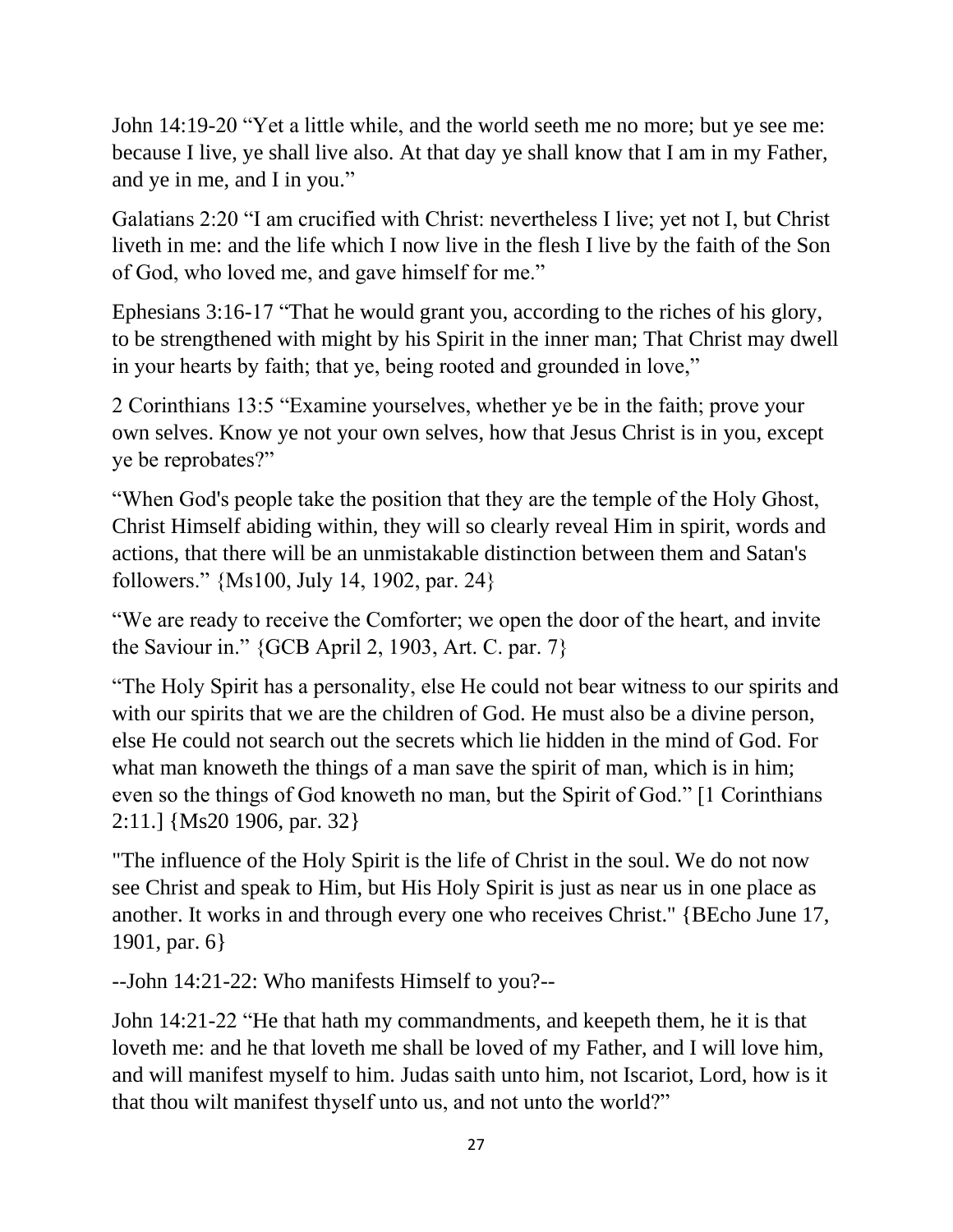2 Corinthians 3:14-17 "But their minds were blinded: for until this day remaineth the same vail untaken away in the reading of the old testament; which vail is done away in Christ. But even unto this day, when Moses is read, the vail is upon their heart. Nevertheless when it shall turn to the Lord, the vail shall be taken away. Now the Lord is that Spirit: and where the Spirit of the Lord is, there is liberty."

"We want the Holy Spirit, which is Jesus Christ." {Lt 66, April 10, 1894, par. 18}

"The disciples still failed to understand Christ's words in their spiritual sense, and again He explained His meaning. By the Spirit, He said, He would manifest Himself to them." {Desire of Ages, p. 670}

"In all their emergencies and perplexities, they will have a helper in Jesus Christ. That Christ should manifest Himself to them, and yet be invisible to the world, was a mystery to the disciples. They could not understand the words of Christ in their spiritual sense. They were thinking of the outward, visible manifestation. They could not take in the fact that they could have the presence of Christ with them, and yet He be unseen by the world. They did not understand the meaning of a spiritual manifestation." {Southern Works, Sept. 13, 1898, par. 1-2}

John 14:23 --Who makes Their abode with us?--

John 14:23 "Jesus answered and said unto him, If a man love me, he will keep my words: and my Father will love him, and we will come unto him, and make our abode with him."

2 Thessalonians 2:16-17 "Now our Lord Jesus Christ himself, and God, even our Father, which hath loved us, and hath given us everlasting consolation and good hope through grace, Comfort your hearts, and stablish you in every good word and work."

"By the Spirit the Father and the Son will come and make their abode with you." {BEcho, Jan. 15, 1893.8}

John 14:24-26 – Who is our Teacher? –

John 14:24-26 "He that loveth me not keepeth not my sayings: and the word which ye hear is not mine, but the Father's which sent me. These things have I spoken unto you, being yet present with you. But the Comforter, which is the Holy Ghost, whom the Father will send in my name, he shall teach you all things, and bring all things to your remembrance, whatsoever I have said unto you."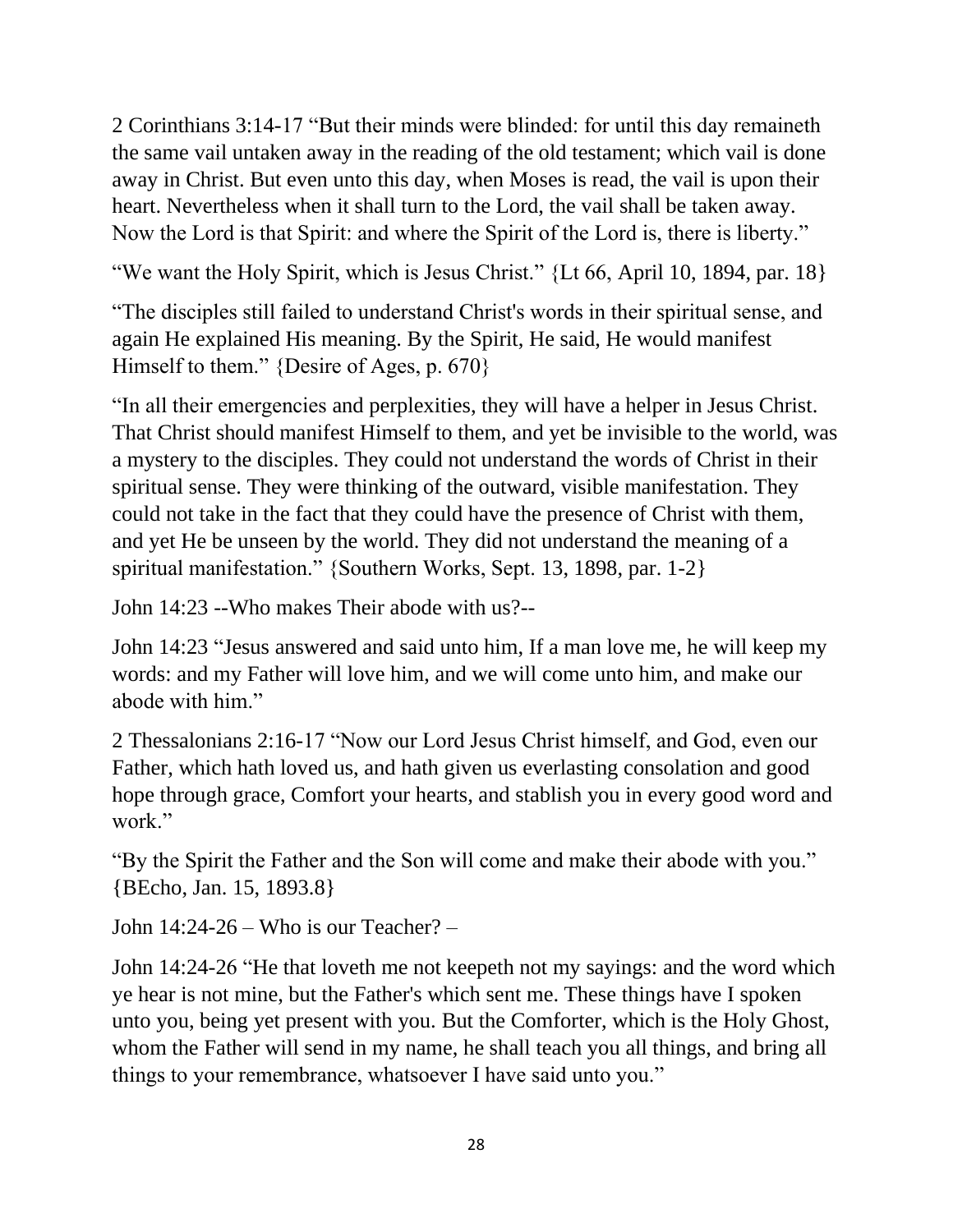Matthew 23:8 "But be not ye called Rabbi: for one is your Master, even Christ; and all ye are brethren."

1 John 2:27 "But the anointing which ye have received of him abideth in you, and ye need not that any man teach you: but as the same anointing teacheth you of all things, and is truth, and is no lie, and even as it hath taught you, ye shall abide in him."

"Christ is to be known by the blessed name of Comforter. "The Comforter," said Christ to His disciples, "which is the Holy Ghost, whom the Father will send in My name, He shall teach you all things, and bring all things to your remembrance, whatsoever I have said unto you,"{Ms7-1902.10}

"The holy Spirit is the comforter, as the personal presence of Christ to the soul." {RH, Nov. 29, 1892, par.3}

"By imbuing them with His own Spirit, Christ the great Teacher is fitting them to do a good and important work." {Lt 122, Aug. 14, 1899, par. 10}

 $-$ John 14:27-28: Who comes again to you?—

John 14:27-28 "Peace I leave with you, my peace I give unto you: not as the world giveth, give I unto you. Let not your heart be troubled, neither let it be afraid. Ye have heard how I said unto you, I go away, and come again unto you. If ye loved me, ye would rejoice, because I said, I go unto the Father: for my Father is greater than I."

"There is nothing else that can save us. Christ comes in His divine nature, and here is every soul will be enlightened according to what you study, according to what you give the mind to feed upon." {Ms138-1906.20}

"We have been brought together as a school, and we need to realize that the Holy Spirit, who is as much a person as God is a person, is walking through these grounds, that the Lord God is our keeper, and helper." {MR66-1899.11}

"Christ walks unseen through our streets. With messages of mercy He comes to our homes. With all who are seeking to minister in His name, He waits to cooperate. He is in the midst of us, to heal and to bless, if we will receive Him." {Ministry of Healing, p. 107}

--John 15:26: Who testifies of Christ? –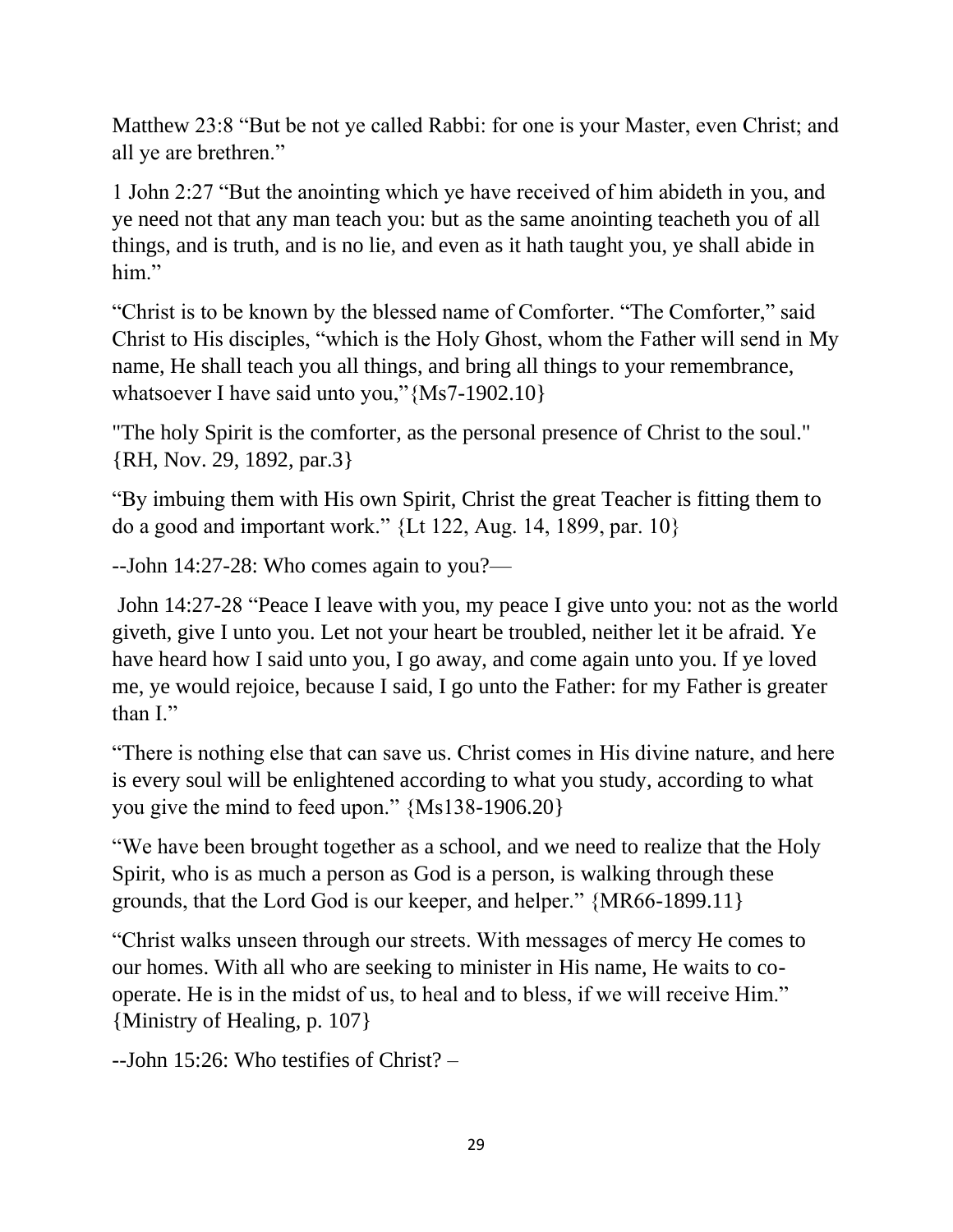John 15:26 "But when the Comforter is come, whom I will send unto you from the Father, even the Spirit of truth, which proceedeth from the Father, he shall testify of me:"

1 Peter 1:11 "Searching what, or what manner of time the Spirit of Christ which was in them did signify, when it testified beforehand the sufferings of Christ, and the glory that should follow."

"The Saviour had spoken through all the prophets. "The Spirit of Christ which was in them" "testified beforehand the sufferings of Christ, and the glory that should follow." 1 Peter 1:11." {Desire of Ages, p. 234}

"As by faith we look to Jesus, our faith pierces the shadow, and we adore God for His wondrous love in giving Jesus the Comforter." {19 MR 297.3}

--John 16:7: Why could the Comforter not come unless Christ left? –

John 16:7 "Nevertheless I tell you the truth; It is expedient for you that I go away: for if I go not away, the Comforter will not come unto you; but if I depart, I will send him unto you.

John 20:22 "And when he had said this, he breathed on them, and saith unto them, Receive ye the Holy Ghost:"

Acts 2:32-33 "This Jesus hath God raised up, whereof we all are witnesses. Therefore being by the right hand of God exalted, and having received of the Father the promise of the Holy Ghost, he hath shed forth this, which ye now see and hear."

"The more abundant impartation of the Spirit did not take place till after Christ's ascension. Not until this was received could the disciples fulfill the commission to preach the gospel to the world. Before the disciples could fulfill their official duties in connection with the church, Christ breathed His Spirit upon them. He was committing to them a most sacred trust, and He desired to impress them with the fact that without the Holy Spirit this work could not be accomplished. The Holy Spirit is the breath of spiritual life in the soul. The impartation of the Spirit is the impartation of the life of Christ. It imbues the receiver with the attributes of Christ." {Desire of Ages, p. 805 par. 2-3}

"The Father is all the fulness of the Godhead bodily, and is invisible to mortal sight. The Son is all the fulness of the Godhead manifested. The Word of God declares Him to be "the express image of His person." "God so loved the world,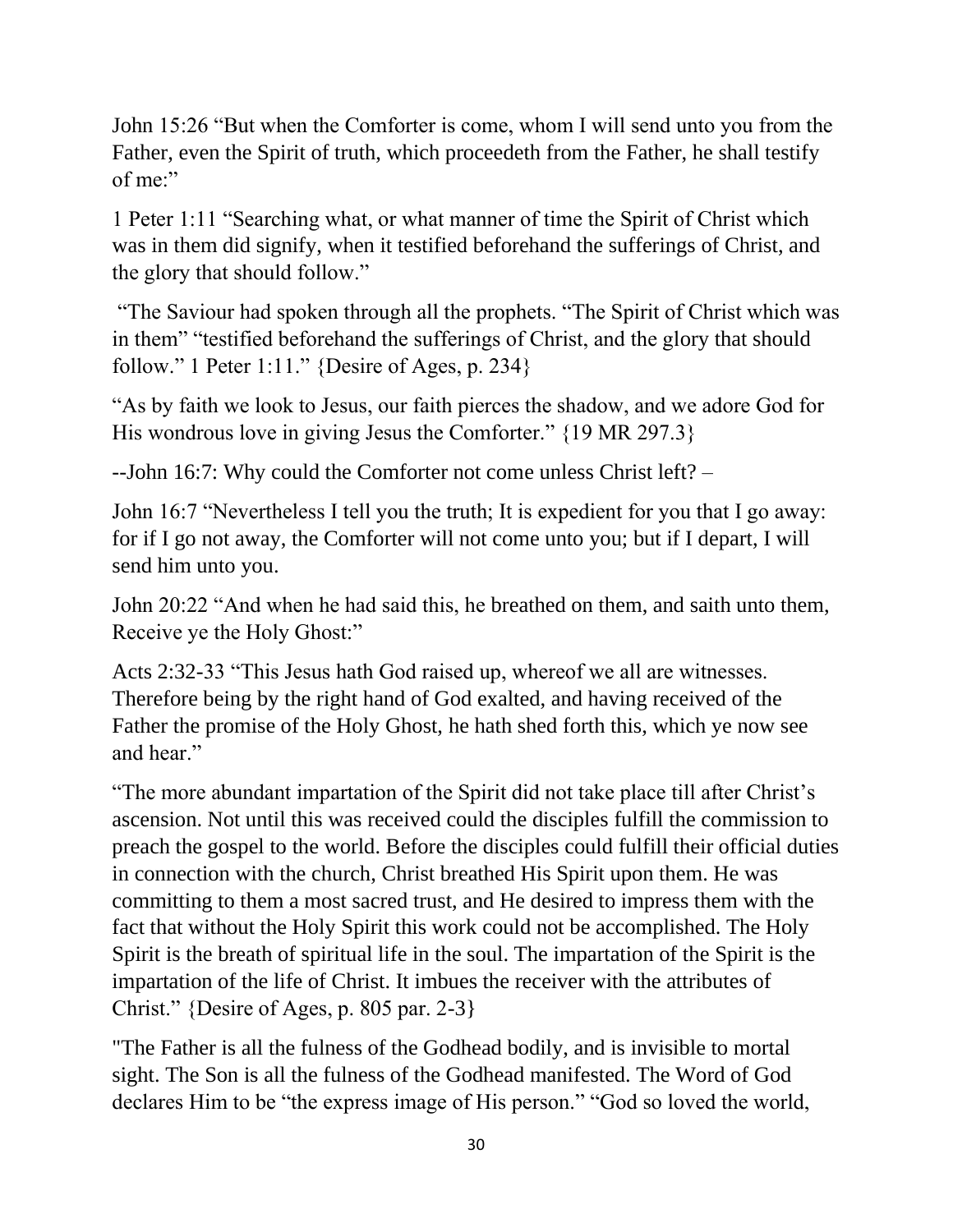that He gave His only begotten Son, that whosoever believeth in Him should not perish, but have everlasting life." Here is shown the personality of the Father. The Comforter that Christ promised to send after He ascended to heaven, is the Spirit in all the fulness of the Godhead, making manifest the power of divine grace to all who receive and believe in Christ as a personal Saviour. There are three living persons of the heavenly trio; in the name of these three great powers—the Father, the Son, and the Holy Spirit—those who receive Christ by living faith are baptized, and these powers will co-operate with the obedient subjects of heaven in their efforts to live the new life in Christ." {SpTB07 62.3-63.2}

"Christ is everything to those who receive Him. He is their Comforter, their safety, their healthfulness." {21MR 372.1}

--John 16:8-16: How does the Spirit of truth not speak of Himself? –

John 16:8-16 "And when he is come, he will reprove the world of sin, and of righteousness, and of judgment: Of sin, because they believe not on me; Of righteousness, because I go to my Father, and ye see me no more; Of judgment, because the prince of this world is judged. I have yet many things to say unto you, but ye cannot bear them now. Howbeit when he, the Spirit of truth, is come, he will guide you into all truth: for he shall not speak of himself; but whatsoever he shall hear, that shall he speak: and he will shew you things to come. He shall glorify me: for he shall receive of mine, and shall shew it unto you. All things that the Father hath are mine: therefore said I, that he shall take of mine, and shall shew it unto you. A little while, and ye shall not see me: and again, a little while, and ye shall see me, because I go to the Father."

John 12:49 "For I have not spoken of myself; but the Father which sent me, he gave me a commandment, what I should say, and what I should speak."

Revelation 2:29 "He that hath an ear, let him hear what the Spirit saith unto the churches."

"There is no comforter like Christ, so tender and so true. He is touched with the feeling of our infirmities. His Spirit speaks to the heart." {Review and Herald, Oct. 26, 1897.15}

"Jesus is ever ready to speak peace to souls that are burdened with doubts and fears. He waits for us to open the door of the heart to Him, and say, Abide with us. He says, "Behold, I stand at the door, and knock: if any man hear My voice, and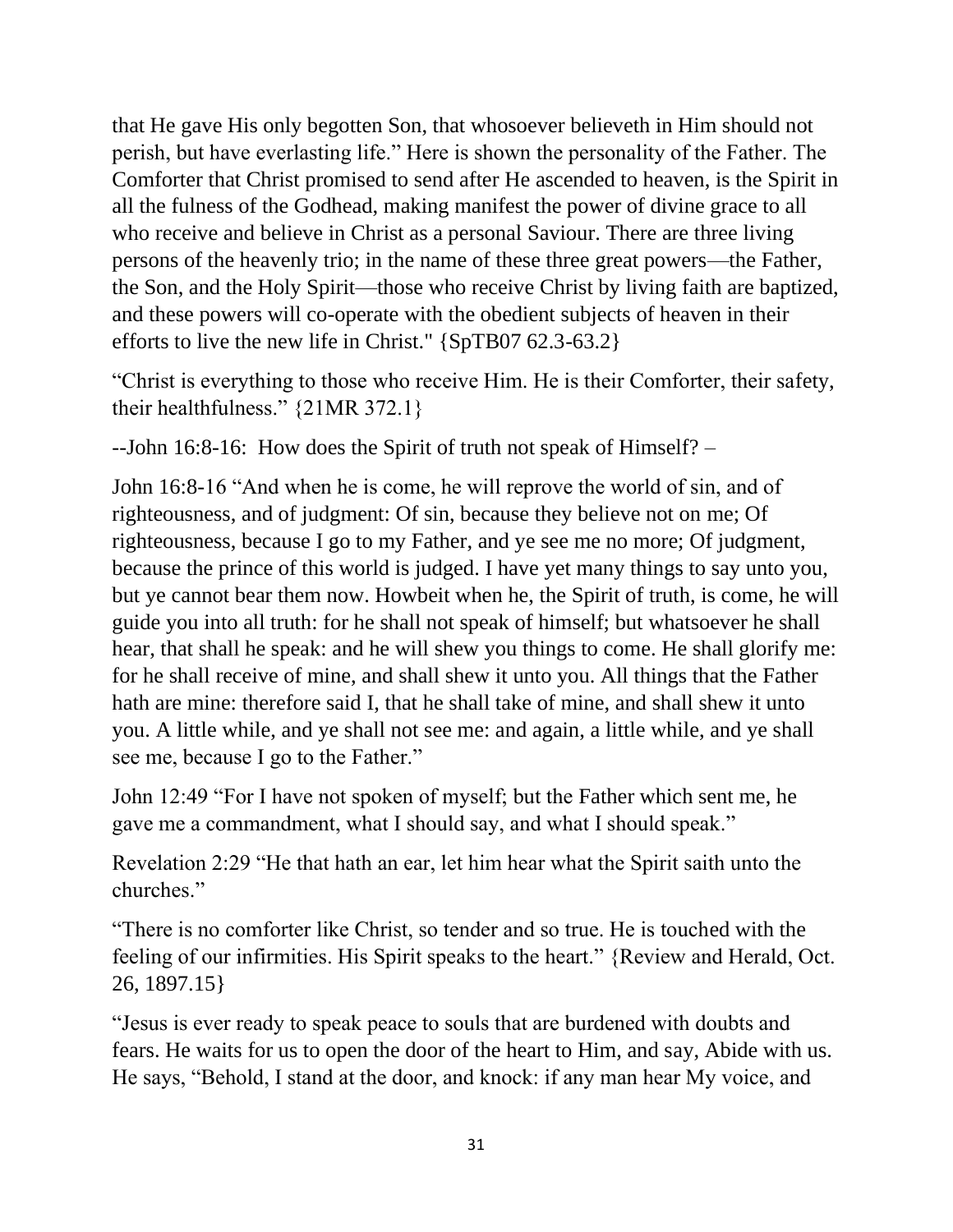open the door, I will come in to him, and will sup with him, and he with Me." Revelation 3:20." {Desire of Ages, p. 803}

--John 16:25: Did Christ speak of the Comforter in proverbs?--

John 16:25 "These things have I spoken unto you in proverbs: (Greek: paroimia = parables) but the time cometh, when I shall no more speak unto you in proverbs, but I shall shew you plainly of the Father."

John 10:2-4, 14-16 "2 But he that entereth in by the door is the shepherd of the sheep. 3 To him the porter openeth; and the sheep hear his voice: and he calleth his own sheep by name, and leadeth them out. 4 And when he putteth forth his own sheep, he goeth before them, and the sheep follow him: for they know his voice. 5 And a stranger will they not follow, but will flee from him: for they know not the voice of strangers. 6 This parable (Greek: paroimia) spake Jesus unto them: but they understood not what things they were which he spake unto them.... 14 I am the good shepherd, and know my sheep, and am known of mine. 15 As the Father knoweth me, even so know I the Father: and I lay down my life for the sheep. 16 And other sheep I have, which are not of this fold: them also I must bring, and they shall hear my voice; and there shall be one fold, and one shepherd."

"The Saviour is our Comforter. This I have proved Him to be." {8MR 49.3}

"The thirteenth, fourteenth, fifteenth, sixteenth, and seventeenth chapters of John need careful study and earnest practice if we honor God and Jesus Christ whom He has sent."{ Lt16j-1892.3}

"Jesus now set before them the contrast between them and the Good Shepherd, and He pointed to Himself as the real keeper of the Lord's flock. Before doing this, however, He speaks of Himself under another figure." {Desire of Ages, p. 477}

--Why do we need to accept Christ as our Comforter? Christ is the only One able to keep us from succumbing to sin, and make us righteous. Replacing His Spirit with someone instead of Christ, is receiving another spirit.

John 15:5 "I am the vine, ye are the branches: He that abideth in me, and I in him, the same bringeth forth much fruit: for without me ye can do nothing."

Hebrews 2:18 "For in that he himself hath suffered being tempted, he is able to succour them that are tempted."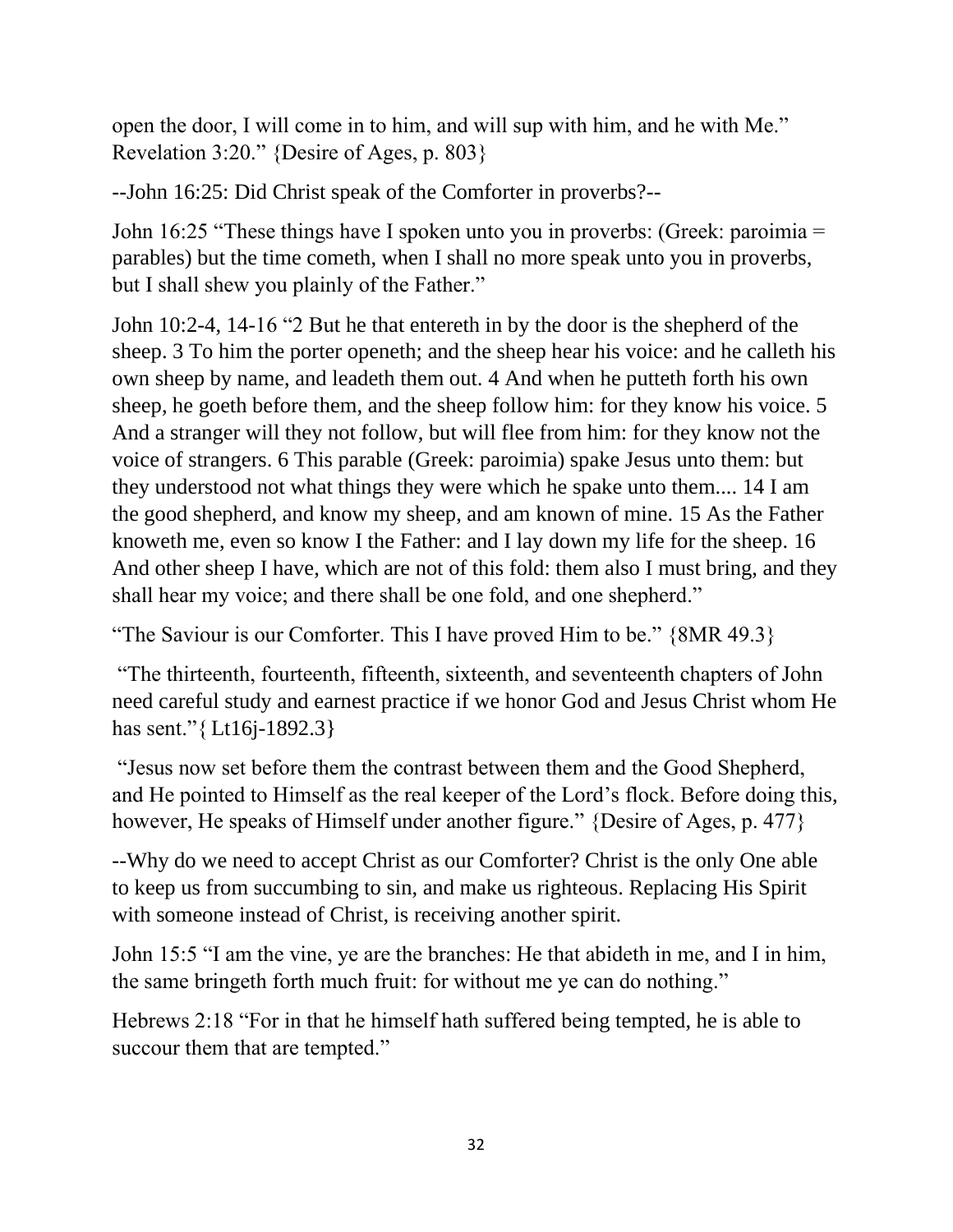Revelation 3:18 "I counsel thee to buy of me gold tried in the fire, that thou mayest be rich; and white raiment, that thou mayest be clothed, and that the shame of thy nakedness do not appear; and anoint thine eyes with eyesalve, that thou mayest see."

"The reason why the churches are weak and sickly and ready to die, is that the enemy has brought influences of a discouraging nature to bear upon trembling souls. He has sought to shut Jesus from their view as the Comforter, as one who reproves, who warns, who admonishes them, saying, 'This is the way, walk ye in it.' Christ has all power in heaven and in earth, and he can strengthen the wavering, and set right the erring." {RH, Aug. 26, 1890, par. 10}

"The nights are long and painful, but Jesus is my Comforter and my Hope." {19MR 296.2}

#### In Sum

Christ is the Comforter, because He promised that He will come to us by manifesting Himself to us. How? It is a spiritual manifestation. Christ is the truth, and so the Spirit of truth is the Spirit of Christ. The disciples asked Christ: how will You manifest Yourself to us and not to the world? Thus, they knew Christ was referring to Himself, not someone else. The apostles confirmed this by declaring the Holy Spirit is the Spirit of Christ, and that Christ lives in you. Christ confirmed this, because He declares He is the One knocking on the door of your heart.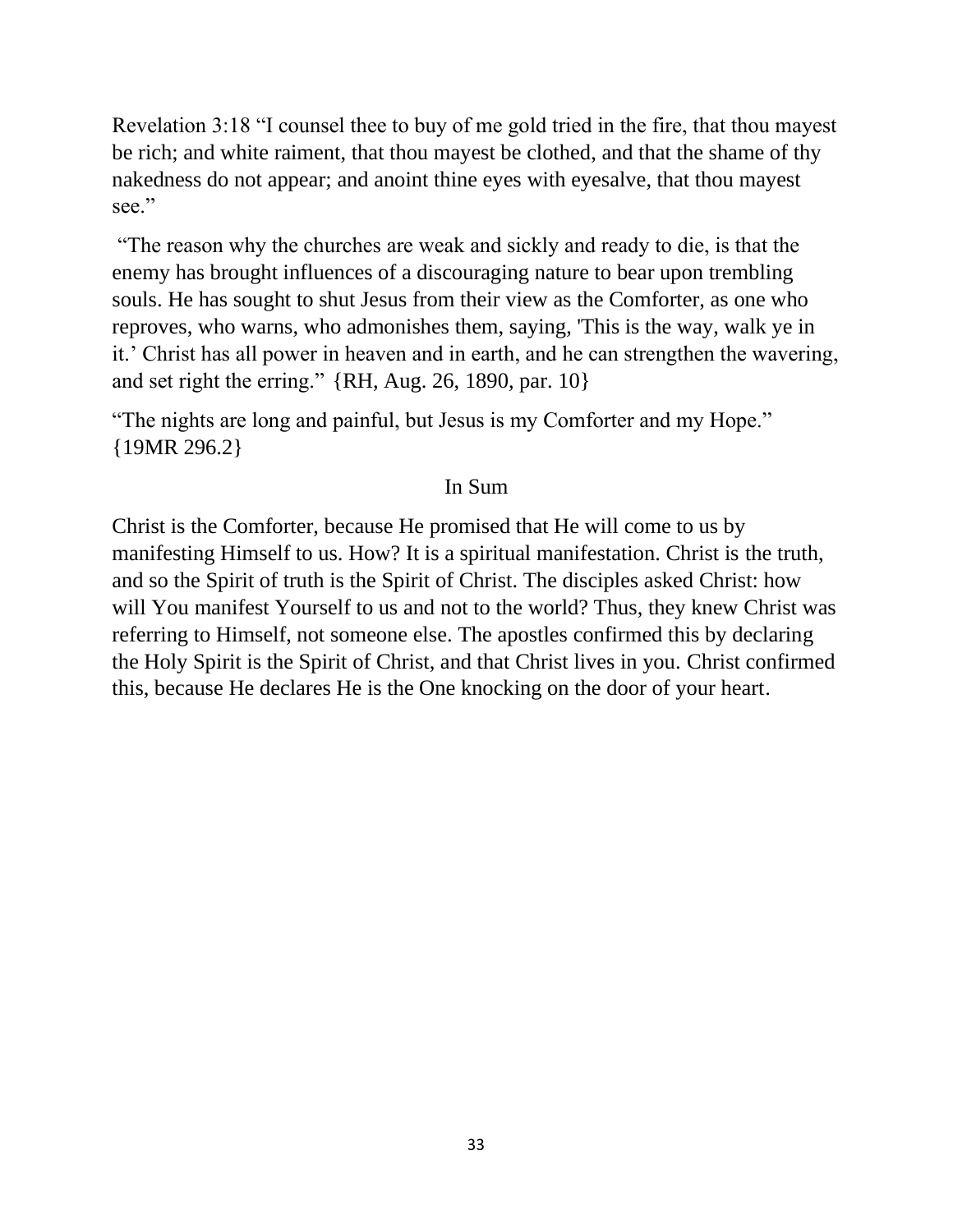# CHAPTER 6: THE BOOK OF LIFE

<span id="page-33-0"></span>The dreadful consequence for accepting the false gospel in lieu of the everlasting gospel, is being removed from the book of life. The Lord Jesus Christ proclaimed that if anyone adds to or takes away from the book of Revelation, God will remove that person from the book of life.

Revelation 22:18-19 "For I testify unto every man that heareth the words of the prophecy of this book, If any man shall add unto these things, God shall add unto him the plagues that are written in this book: And if any man shall take away from the words of the book of this prophecy, God shall take away his part out of the book of life, and out of the holy city, and from the things which are written in this book."

""For I testify unto every man that heareth the words of the prophecy of this book, If any man shall add unto these things, God shall add unto him the plagues that are written in this book.... He which testifieth these things saith, Surely I come quickly. Amen. Even so, come, Lord Jesus. The grace of our Lord Jesus Christ be with you all. Amen." We see from these words the necessity of sacredly cherishing every ray of light that the Lord Jesus sends to His church on the earth." {AUCR October 7, 1907, par. 21-22}

We must study Revelation, so that we can stand strong in the light of truth that the Lord Jesus sends to us.

What does Revelation reveal? It reveals that Jesus Christ is the only One equal with God, for only God and His Son receive worship and rule the kingdom of heaven.

Revelation 5:13 "And every creature which is in heaven, and on the earth, and under the earth, and such as are in the sea, and all that are in them, heard I saying, Blessing, and honour, and glory, and power, be unto him that sitteth upon the throne, **and** unto the Lamb for ever and ever."

Revelation 11:15 "And the seventh angel sounded; and there were great voices in heaven, saying, The kingdoms of this world are become the kingdoms of our Lord, and of his Christ; and he shall reign for ever and ever."

Revelation 12:10 "And I heard a loud voice saying in heaven, Now is come salvation, and strength, and the kingdom of our God, and the power of his Christ: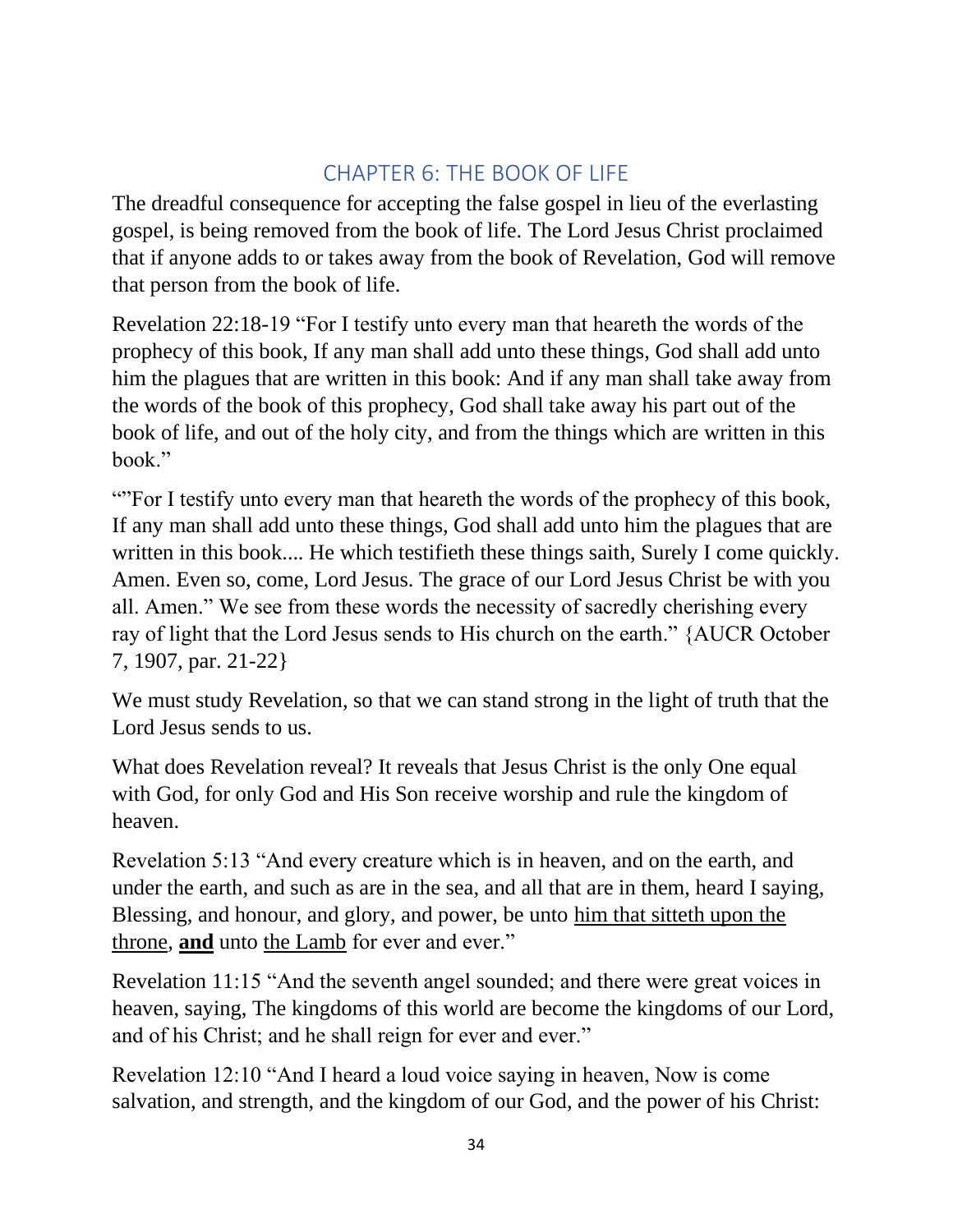for the accuser of our brethren is cast down, which accused them before our God day and night."

Revelation 22: 1-3 "And he shewed me a pure river of water of life, clear as crystal, proceeding out of the throne of God and of the Lamb. In the midst of the street of it, and on either side of the river, was there the tree of life, which bare twelve manner of fruits, and yielded her fruit every month: and the leaves of the tree were for the healing of the nations. And there shall be no more curse: but the throne of God and of the Lamb shall be in it; and his servants shall serve him:"

"Since the divine law is as sacred as God Himself, only one equal with God could make atonement for its transgression. None but Christ could redeem fallen man from the curse of the law and bring him again into harmony with Heaven." {Patriarchs and Prophets, p. 63}

"He, the Majesty of heaven, the Son of the living God, the One equal with the Father, came to our world to stand by the side of fallen beings, through His sacrifice giving value to humanity." {Ms96-1902.32}

"Herein is the love of God made manifest. The only begotten Son of God, one equal with the Father, alone could make an atonement for sin." {Ms25-1898.19}

Revelation, thus, confirms what Christ had proclaimed in His prayer. Before the world was, Christ was the One who shared glory with the only true God.

John 17:5 "These words spake Jesus, and lifted up his eyes to heaven, and said, Father, the hour is come; glorify thy Son, that thy Son also may glorify thee: As thou hast given him power over all flesh, that he should give eternal life to as many as thou hast given him. And this is life eternal, that they might know thee the only true God, and Jesus Christ, whom thou hast sent. I have glorified thee on the earth: I have finished the work which thou gavest me to do. And now, O Father, glorify thou me with thine own self with the glory which I had with thee before the world was."

The trinity doctrine adds to Revelation by claiming that the Holy Spirit is not actually the Spirit of God, but a third being equal with God and Christ.

Revelation confirms that the Holy Spirit is the Spirit of God, which Christ shares with His Father; it is not someone else.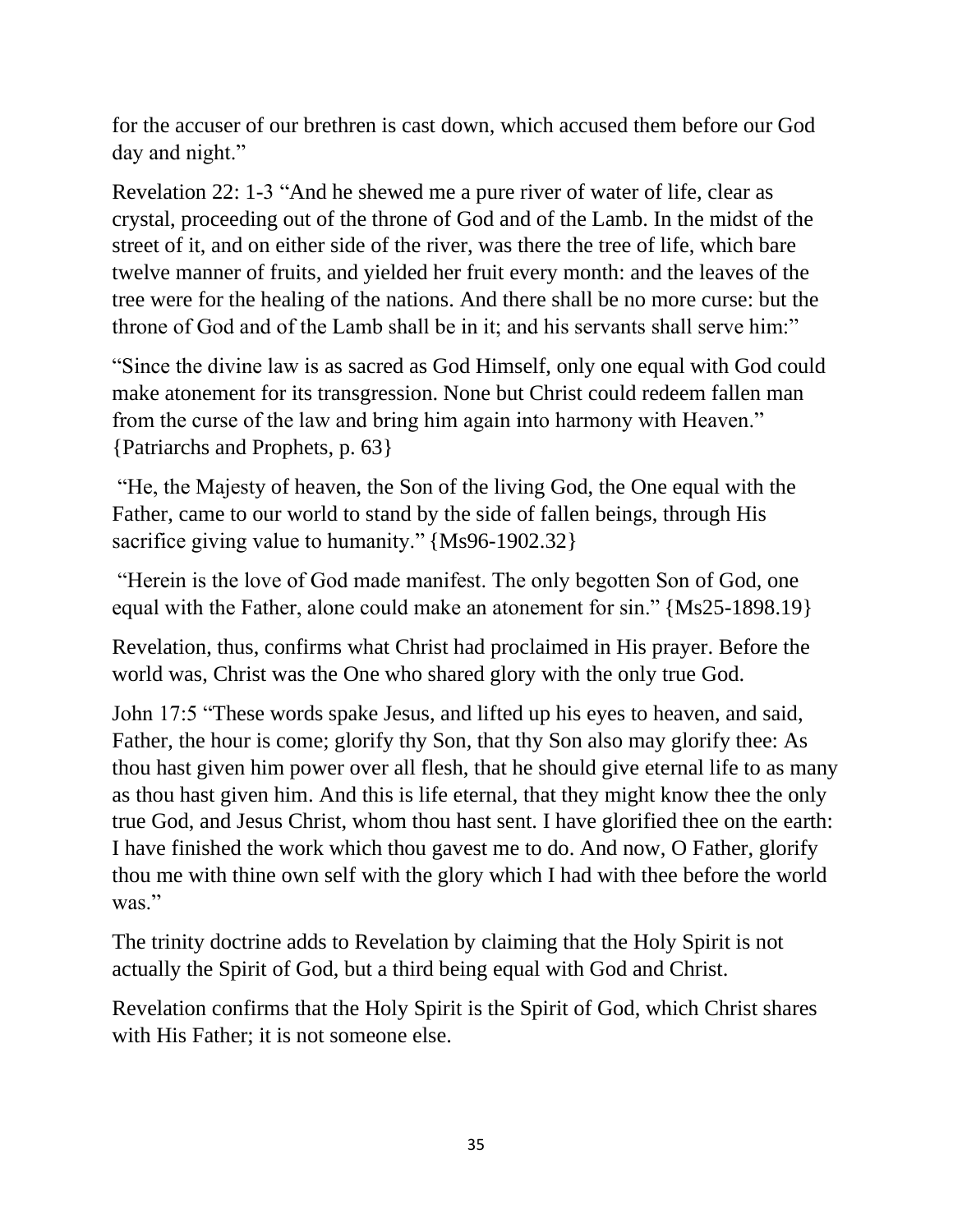Revelation 3:1 "And unto the angel of the church in Sardis write; These things saith he that hath the seven Spirits of God, and the seven stars; I know thy works, that thou hast a name that thou livest, and art dead."

Revelation 4:5 "And out of the throne proceeded lightnings and thunderings and voices: and there were seven lamps of fire burning before the throne, which are the seven Spirits of God."

Revelation 5:6 "And I beheld, and, lo, in the midst of the throne and of the four beasts, and in the midst of the elders, stood a Lamb as it had been slain, having seven horns and seven eyes, which are the seven Spirits of God sent forth into all the earth."

"The Father gave his Spirit without measure to his Son, and we also may partake of its fulness." {RH, Nov. 5, 1908.4}

"In giving us His Spirit, God gives us Himself, making Himself a fountain of divine influence to give life to the world." {Lt96-1902.31}

"Cumbered with humanity, Christ could not be in every place personally; therefore it was altogether for their advantage that He should leave them, go to His father, and send the Holy Spirit to be His successor on earth. The Holy Spirit is Himself divested of the personality of humanity and independent thereof. He would represent Himself as present in all places by His Holy Spirit, as the Omnipresent." {14MR 23.3}

What about Matthew 28:19? This verse is about baptism. It does not even have the word "God." It means that the Father and the Son will make Their abode with you once you are baptized with the Holy Spirit.

Matthew 28:19-20 "Go ye therefore, and teach all nations, baptizing them in the name of the Father, and of the Son, and of the Holy Ghost: Teaching them to observe all things whatsoever I have commanded you: and, lo, I am with you alway, even unto the end of the world. Amen."

John 14:23 "Jesus answered and said unto him, If a man love me, he will keep my words: and my Father will love him, and we will come unto him, and make our abode with him."

Acts 1:5 "For John truly baptized with water; but ye shall be baptized with the Holy Ghost not many days hence."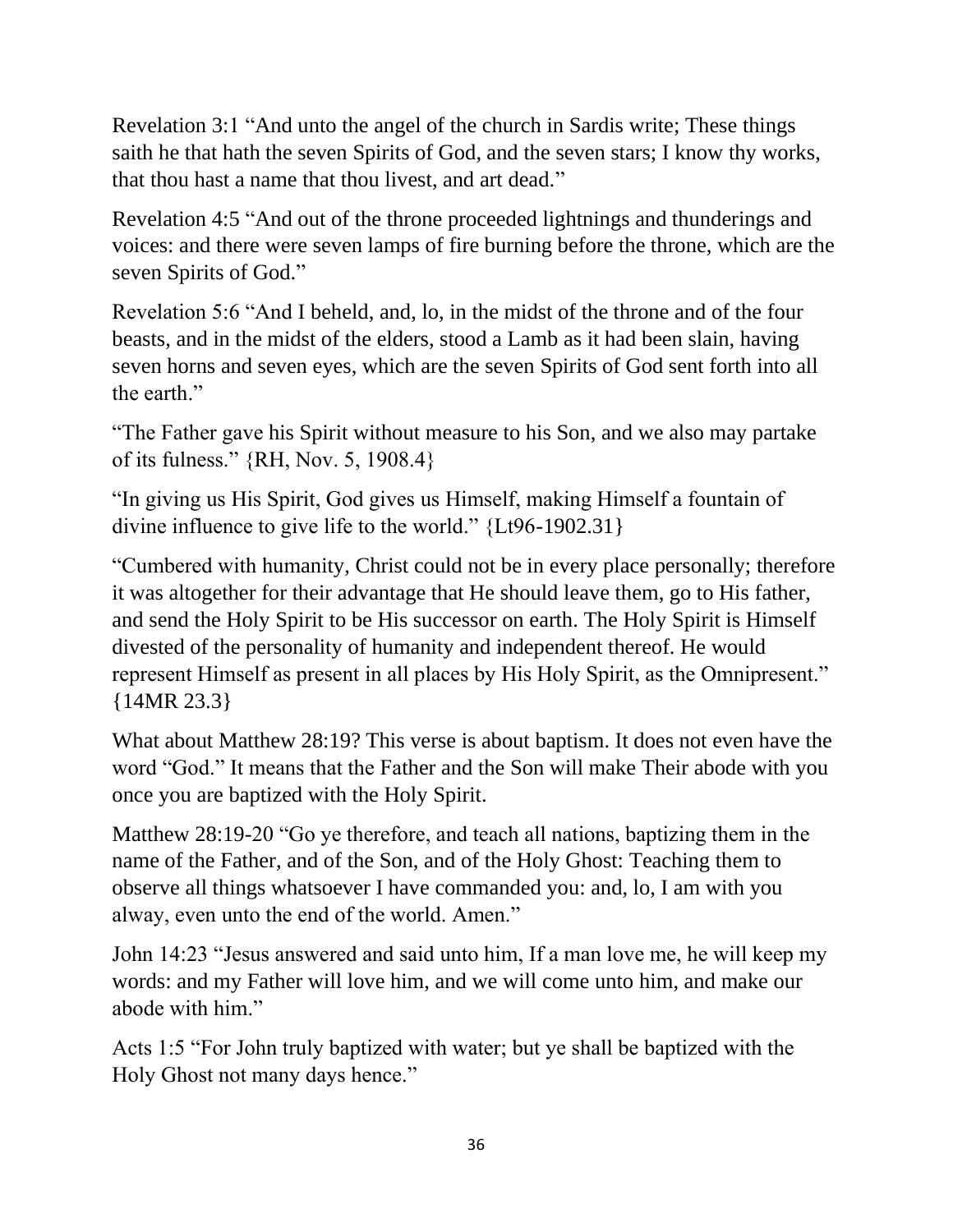"Go, ye therefore," He said, "and teach all nations, baptizing them in the name of the Father (a personal God) and of the Son (a personal Prince and Saviour), and of the Holy Ghost (sent from heaven to represent Christ); teaching them to observe all things whatsoever I have commanded you; and, lo, I am with you alway, even unto the end of the world." {Ms41-1897.34}

"While Jesus ministers in the sanctuary above, He is still by His Spirit the minister of the church on earth. He is withdrawn from the eye of sense, but His parting promise is fulfilled, "Lo, I am with you alway, even unto the end of the world." Matthew 28:20. While He delegates His power to inferior ministers, His energizing presence is still with His church." {Desire of Ages, p. 166}

What about 1 John 5:7? Let's look at the context. How are the Father, the Word, and the Holy Spirit one? They all bare the same testimony that Jesus is the Son of God.

1 John 5:5-7, 11, 20 "Who is he that overcometh the world, but he that believeth that Jesus is the Son of God? This is he that came by water and blood, even Jesus Christ; not by water only, but by water and blood. And it is the Spirit that beareth witness, because the Spirit is truth. For there are three that bear record in heaven, the Father, the Word, and the Holy Ghost: and these three are one…. And this is the record, that God hath given to us eternal life, and this life is in his Son…. And we know that the Son of God is come, and hath given us an understanding, that we may know him that is true, and we are in him that is true, even in his Son Jesus Christ. This is the true God, and eternal life."

Matthew 3:17 "And lo a voice from heaven, saying, This is my beloved Son, in whom I am well pleased."

John 10:36 "Say ye of him, whom the Father hath sanctified, and sent into the world, Thou blasphemest; because I said, I am the Son of God?"

1 Peter 1:11 "Searching what, or what manner of time the Spirit of Christ which was in them did signify, when it testified beforehand the sufferings of Christ, and the glory that should follow."

"The only Being who was one with God, lived the law in humanity, descended to the lowly life of a common laborer, & toiled at the carpenter's bench with His earthly parent.  $\{ST, Oct 14, 1897, par. 3\}$